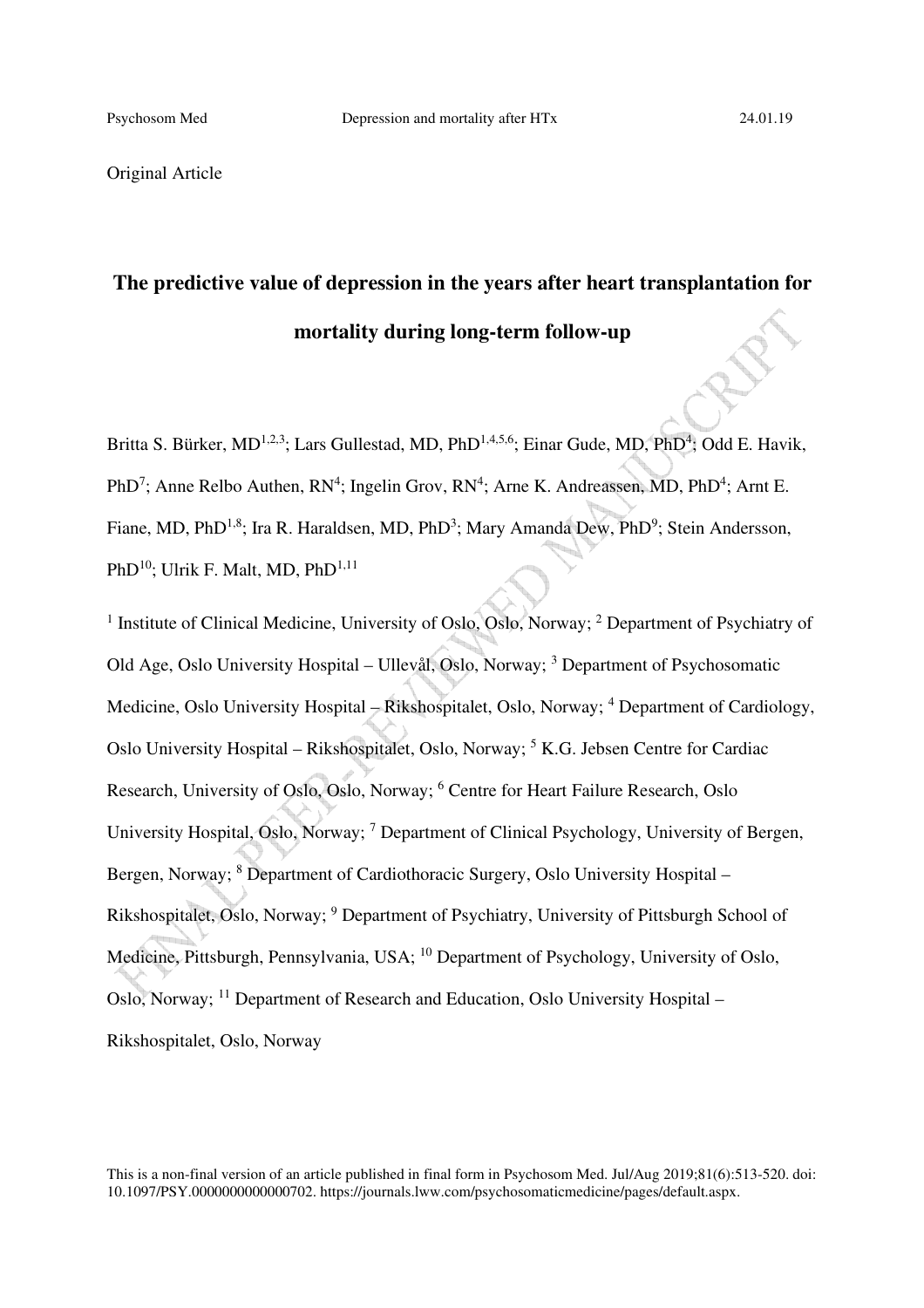Corresponding author: Britta S. Bürker, MD, c/o S. Andersson, Department of Psychology, University of Oslo, Pb. 1094 Blindern, 0317 Oslo, Norway. Telephone: +47-22845928. Fax: +47- 22845001. E-mail address: b.s.buerker@medisin.uio.no

Word count: 6153 – Manuscript includes 4 tables and 1 figure, plus 1 supplementary table (i.e., Supplemental Digital Content)

Running head: Depression and mortality after HTx

Conflicts of interest: E. Gude has given lectures for Novartis and Heartware. A.E. Fiane is consultant for Heartware. All other authors declare no conflicts of interest.

Source of funding: B.S. Bürker received an unrestricted research grant from Throne Holst to U.F. Malt's research group.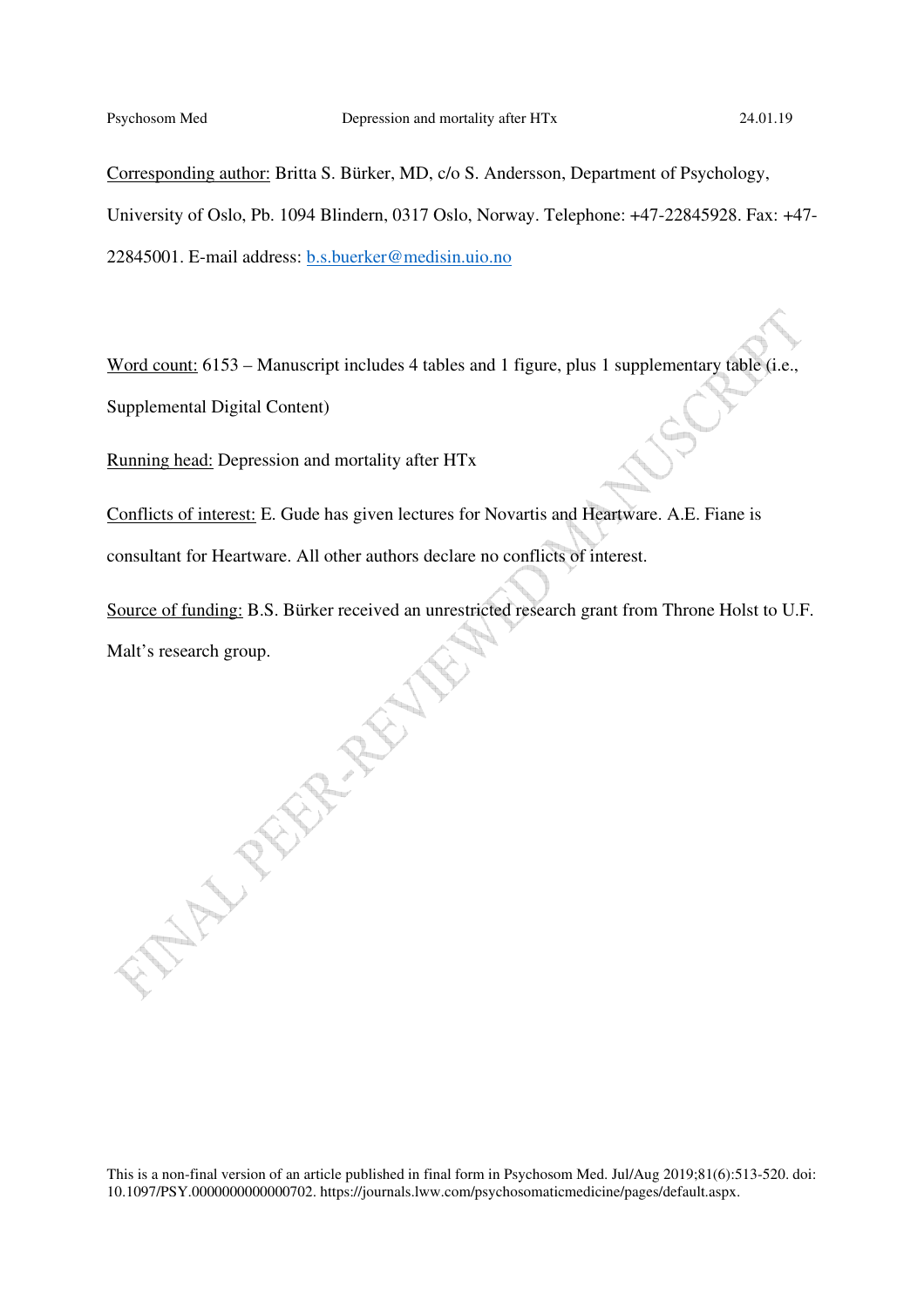#### **Abstract**

**Objective:** Current understanding of the prognostic impact of depression on mortality after heart transplantation (HTx) is limited. We examined whether depression after HTx is a predictor of mortality during extended follow-up. Subsequently, we explored whether different symptom dimensions of depression could be identified, and whether they were differentially associated with mortality.

**Methods:** Survival analyses were performed in a sample of 141 HTx recipients assessed for depression, measured by self-report of depressive symptoms (Beck Depression Inventory – version 1A (BDI-1A)), at median 5.0 years after HTx, and followed thereafter for survival status for up to 18.6 years. We used uni- and multivariate Cox proportional hazard models to examine the association of clinically significant depression (BDI-1A total score  $\geq$ 10), as well as the cognitive-affective and the somatic subscales of the BDI-1A (resulting from principal component analysis) with mortality. In the multivariate analyses, we adjusted for relevant sociodemographic and clinical variables.

**Results:** Clinically significant depression was a significant predictor of mortality (hazard ratio (HR): 2.088; 95% confidence interval (95% CI): 1.366–3.192; p=.001). Clinically significant depression also was an independent predictor of mortality in the multivariate analysis (HR: 1.982; 95% CI: 1.220–3.217; p=.006). The somatic subscale, but not the cognitive-affective subscale, was significantly associated with increased mortality in univariate analyses, while neither of the two subscales was an independent predictor of mortality in the multivariate analysis.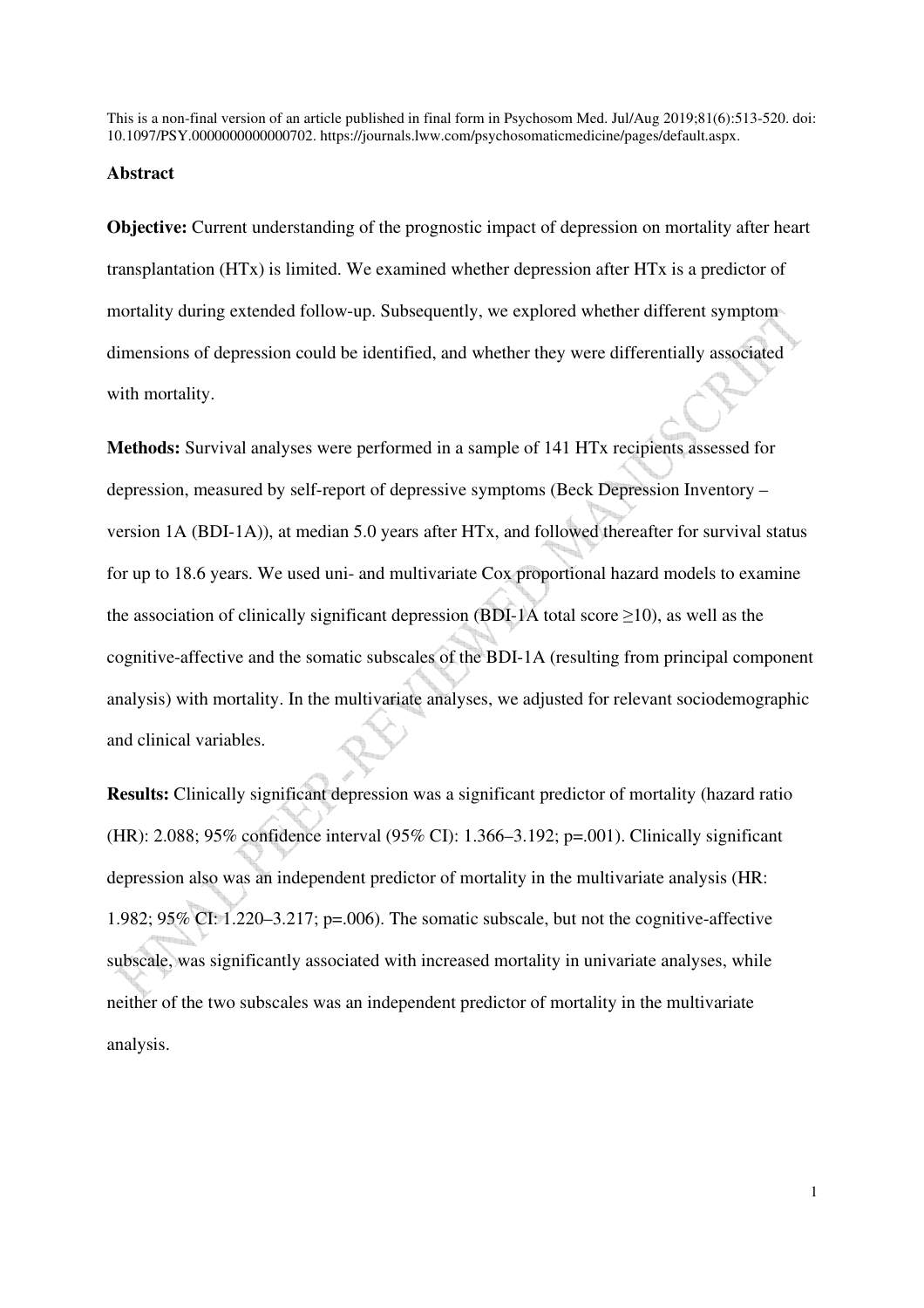**Conclusions:** Depression measured by self-report after HTx is associated with increased mortality during extended follow-up. Clinical utility and predictive validity of specific depression components require further study.

Key words: depressive disorder; depression; heart transplantation; mortality; survival

Acronyms:  $ACS = acute\,\,coronary\,\,syndrome$ ;  $BDI-1A = Beck\,\,Depression\,\,Invention$ 1A;  $BMI = body$  mass index;  $CAD = coronary$  artery disease;  $CAV = cardiac$  allograft vasculopathy;  $eGFR =$  estimated glomerular filtration rate;  $HR =$  hazard ratio;  $HTx =$  heart transplantation; IQR = interquartile range; OUH = Oslo University Hospital; PCA = principal component analysis;  $SD =$  standard deviation;  $95\%$  CI =  $95\%$  confidence interval **MANURALLY**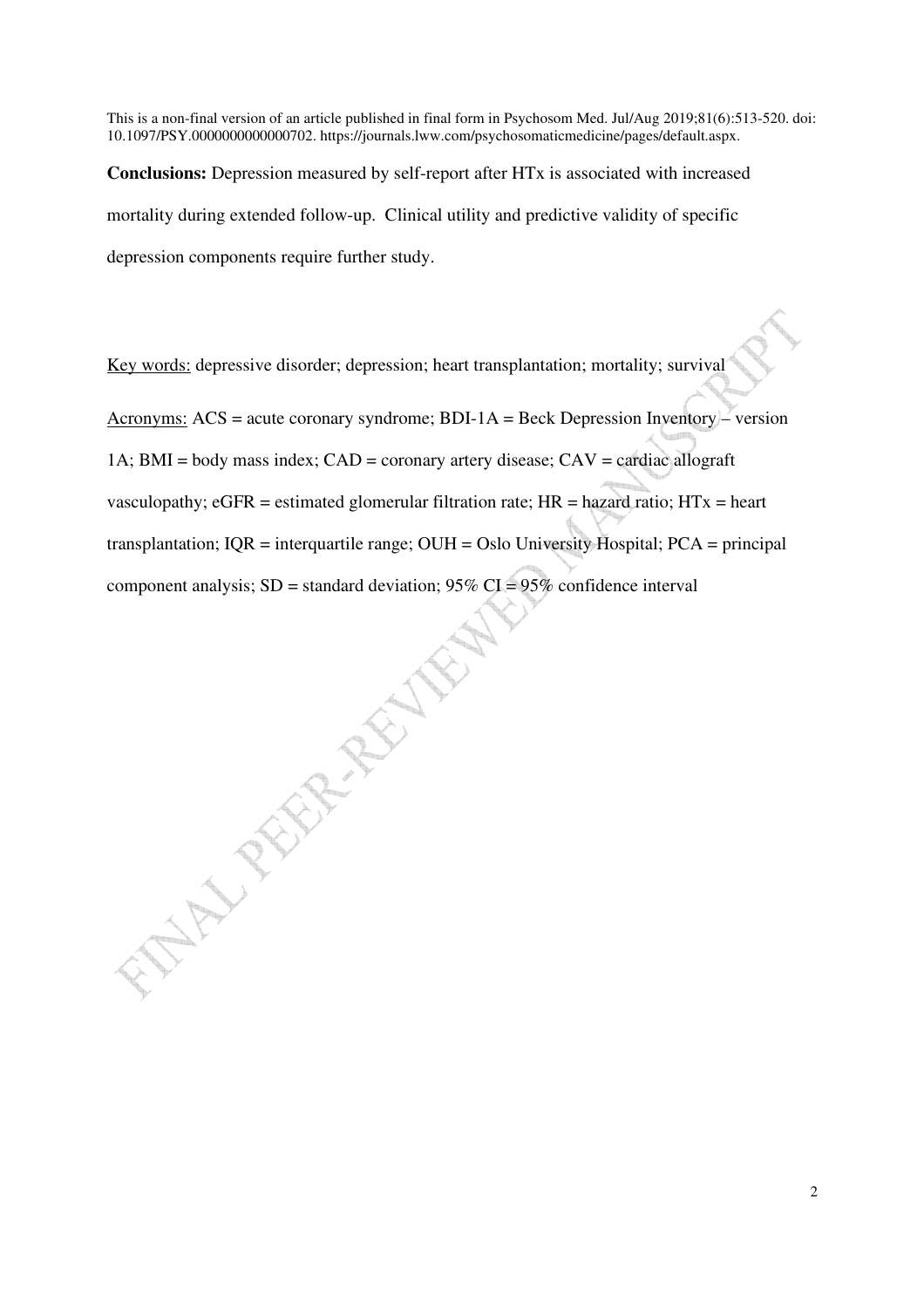#### **Introduction**

Improvements in immunosuppressive therapy and management of somatic complications after heart transplantation (HTx) have led to improved survival (1). To enhance outcomes further, research has increasingly focused on potentially related psychosocial issues (2, 3), including posttransplant depression.

Although data on the association of depression with increased mortality after HTx seem robust in the medium term (i.e., median observation time of 5.4 years across studies in a meta-analysis (4)) (4-6), knowledge is limited about depression's long-term effects on mortality (7).

Furthermore, several aspects of the interplay between depression and prognosis remain unknown or poorly understood. In the setting of coronary artery disease (CAD), an integrative model of the complex interplay between depression and prognosis has been proposed (8). Within this framework, it is hypothesized that acute depression after acute coronary syndrome (ACS) reflects the psychological impact of this event (8). Persistent/recurrent depression is hypothesized to act as an indirect causal factor in the progression of CAD via behavioural pathways such as nonadherence to medication, poor diet, and limited physical activity (8). The model is based partly on findings of cognitive-affective and somatic symptom dimensions of depression in depressed CAD and ACS patients, with the somatic dimension hypothesized to be associated with less favourable prognosis (8). A meta-analysis has confirmed the stronger and more consistent association of the somatic (e.g., work difficulty, insomnia, fatigability) than the cognitiveaffective (e.g., sense of failure, guilt, self-dislike) symptom dimension with cardiovascular prognosis (including all-cause mortality), based on 13 prospective longitudinal studies in patients with heart disease (9); however we lack comparable data on HTx samples.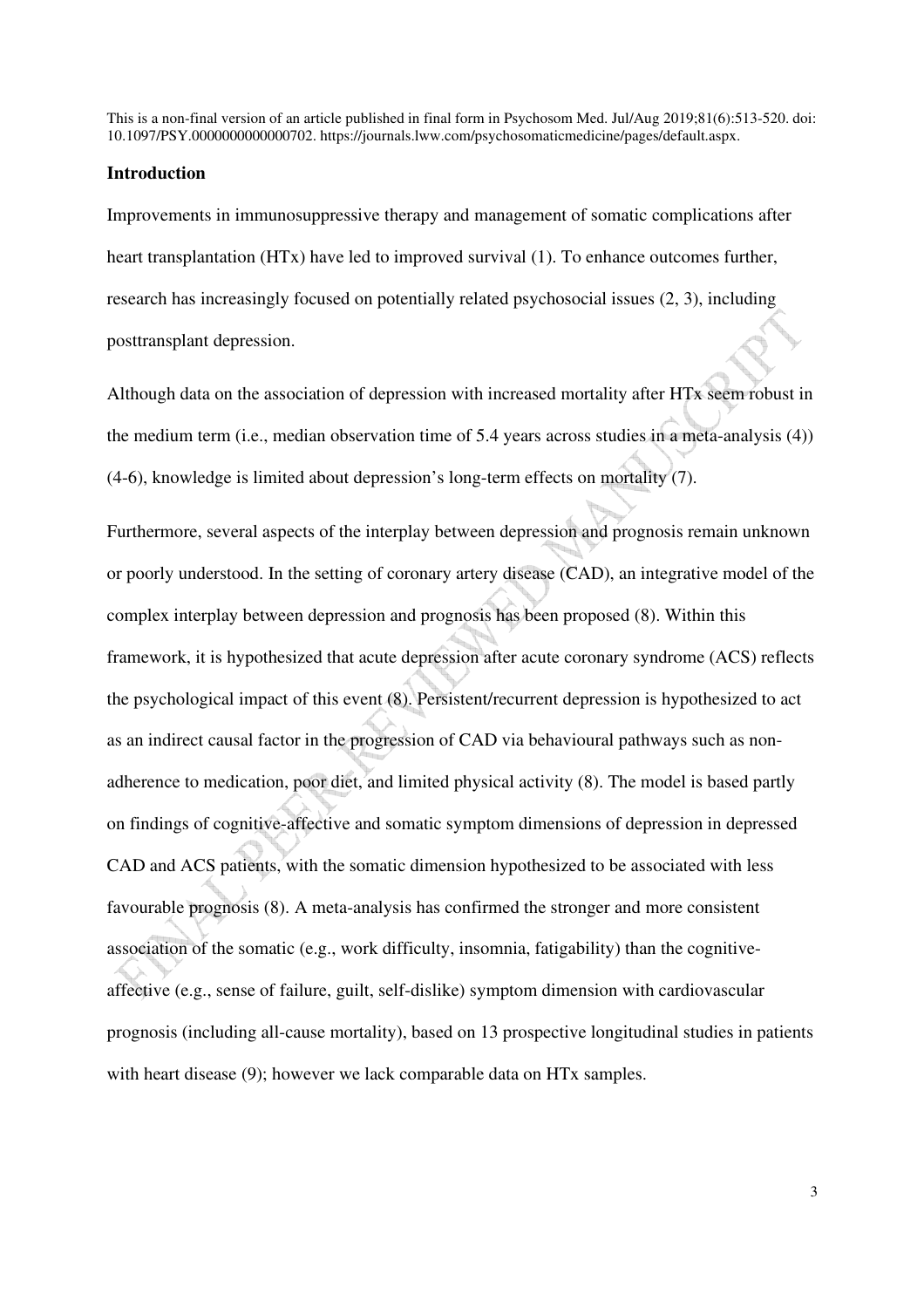Several sociodemographic and clinical characteristics are associated with increased mortality after HTx. Studies focusing on the interplay between depression and prognosis should therefore include these variables as covariates. Recipient age  $(1)$ , recipient sex  $(1)$ , reason for HTx  $(10)$ , donor age (1), and allograft ischemic time (1) have been directly associated with increased mortality after HTx. Hypertension, hyperlipidemia, renal dysfunction, diabetes, and cardiac allograft vasculopathy (CAV) are important morbidities after HTx, with renal dysfunction and CAV being among the most important contributors to mortality (1). Posttransplant smoking is associated with increased mortality in solid organ transplant recipients, including HTx recipients (11). Regarding body mass index (BMI), data from samples of HTx recipients are somewhat conflicting (10, 12, 13). BMI should nevertheless be included as covariate in survival analyses because BMI values in the range indicating overweight and obesity are associated with increased mortality in never-smokers without chronic diseases (14).

In this study, we aimed to extend existing knowledge about the prognostic impact of depression after HTx on mortality. To this end, we examined whether depression, measured by self-report of depressive symptoms, at a median of 5.0 years (interquartile range (IQR): 2.1–8.4) after HTx predicted subsequent mortality during extended follow-up (i.e., up to 18.6 years). In subsequent analyses, we explored whether cognitive-affective and somatic symptom dimensions of depression could be identified in our sample of HTx recipients and, in that case, whether these two symptom dimensions were differentially associated with mortality. In multivariate analyses, we adjusted for relevant sociodemographic and clinical variables.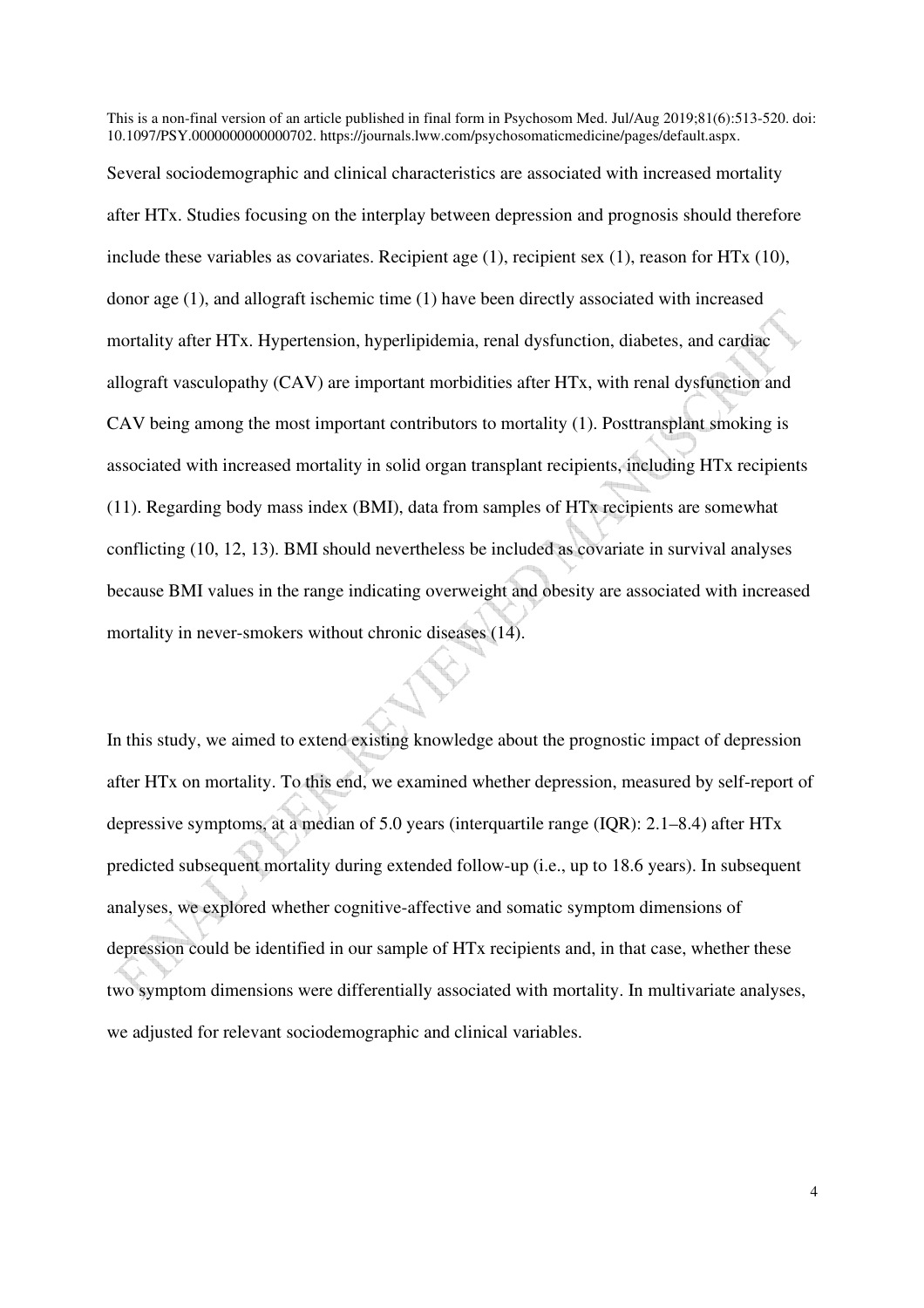#### **Methods**

#### *Study sample*

In Norway, all HTx surgery is performed at the national transplant centre located at Oslo University Hospital (OUH). Selection of HTx candidates follows international guidelines (15). After the first year, HTx recipients return annually to OUH for their follow-up assessments. Of 220 HTx recipients who returned to OUH for their annual follow-up between 1998 and 2000, 147 were included in a study focused on psychiatric symptoms and quality of life. Cross-sectional data (16), longitudinal data on the association between depressive symptoms and mortality during a mean follow-up of 6 years (5), and longitudinal data on the association between self-reported physical function and mortality during a mean follow-up of 10 years (17) have been reported earlier. For the present study, end of follow-up for survival status was June 16, 2017. Of the 147 included HTx recipients from the original cohort, 6 were excluded from the current analyses because they had insufficient data for calculating a total score of the Beck Depression Inventory – version 1A (BDI-1A) (18). Thus, we present data on 141 participants. By June 16, 2017, 100 of these 141 HTx recipients had died, 2 were re-transplanted, and 39 were still alive with the same graft (i.e., alive and not re-transplanted). Median follow-up interval from inclusion in the main study and end of follow-up for the present study was 10.7 years (IQR: 5.8–17.6; mean: 10.9; standard deviation (SD): 5.8). Maximum of follow-up was 18.6 years. Median time interval between HTx and inclusion into the main study (i.e., self-report of depressive symptoms) was 5.0 years (IQR: 2.1–8.4; mean: 5.6; SD: 3.9).

## *Procedures*

The present study is a secondary analysis. To this end, the database of the main study was updated regarding survival status and cause of death through June 16, 2017. The regional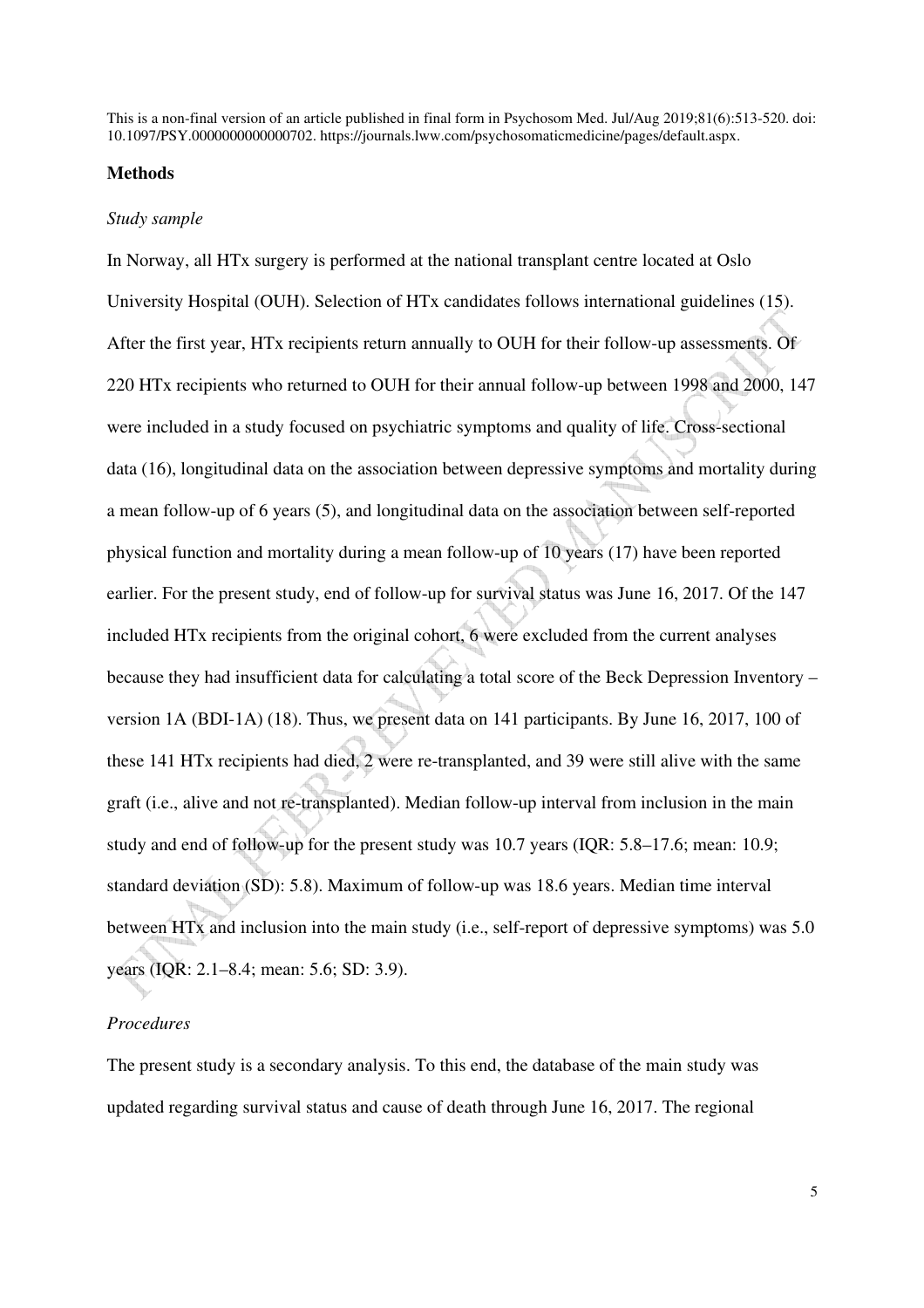committee for medical and health research ethics had approved the present secondary analysis as part of the approval of the main study.

#### *Measures*

Self-report of depressive symptoms

Depressive symptoms were measured by self-report at time of inclusion (i.e., 1998–2000), at a median of 5.0 years (IQR: 2.1–8.4) after HTx, with the BDI-1A (18). The BDI-1A consists of 21 items, rated from 0 to 3 in terms of intensity (19). The total score is the sum of the scores of the single items (range: 0–63). A Cronbach's alpha of .862 in the present sample indicates good internal consistency for the total score of the BDI-1A. Standard cut-off points to identify severity of depressive symptoms have been determined by the developers of the scale (19). A total score of 10 or higher indicates clinically significant depression (19); a total score between 10 and 18 indicates mild depression and a total score of 19 or higher indicates moderate or severe depression (19). A BDI-1A total score ≥10 resulted in a sensitivity of 81.8% and a specificity of 78.7% to detect major depression in a sample of 199 CAD patients (20).

Sociodemographic and clinical characteristics

Sociodemographic and clinical characteristics from time of HTx and time of inclusion were analysed to describe the sample, including the covariates in the multivariate survival analyses (see below). Specifically, we report recipient age at time of inclusion (in years), recipient sex, time between HTx and inclusion (in years), reason for HTx, donor age (in years), cold ischemic time (in minutes), renal function at time of inclusion, presence of CAV at time of inclusion, smoking status at time of inclusion (yes/no), and BMI at time of inclusion (in kg/m<sup>2</sup>). Reason for HTx was classified into three categories: non-ischemic cardiomyopathy (defined according to the American Heart Association (21)), ischemic cardiomyopathy, or other. Renal function was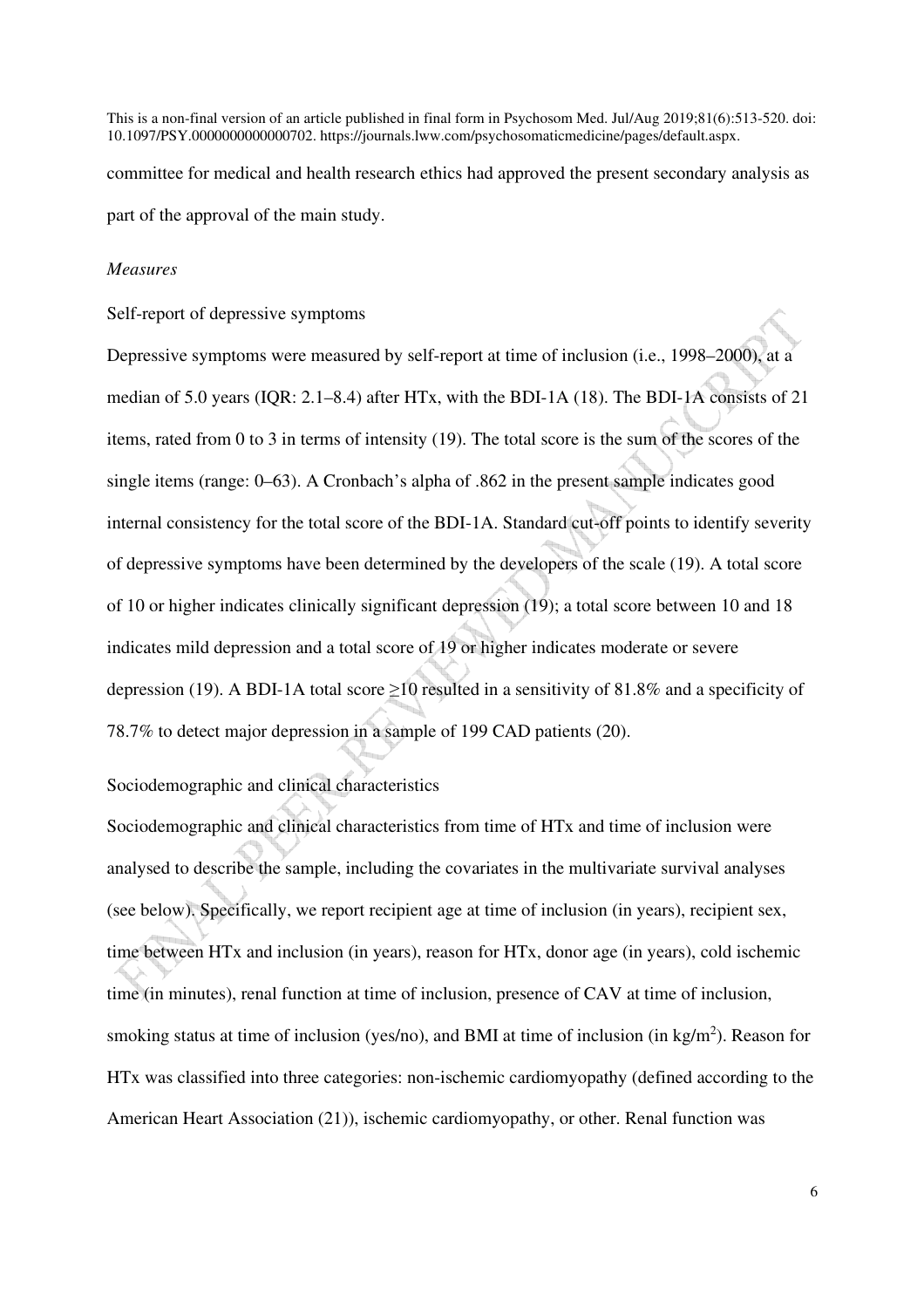measured by means of estimated glomerular filtration rate (eGFR) (5, 22), and renal dysfunction defined as eGFR  $\leq 60$  ml/min/1.73 m<sup>2</sup>. CAV was defined as luminal narrowing in one or more of the main arteries based on the presence of any of the following: any degree of stenosis, distal tapering/pruning, or loss of tertiary vessels (5). Smoking status was based on self-report, nurses' report, or hospital medical records (5). Cause of death is reported as part of the description of the sample.

### *Statistical analysis*

Descriptive data are presented as frequencies and proportions or means and SD, as appropriate.

Because mortality was the event of interest, re-transplanted participants were censored at the time of re-HTx in the survival analyses. Observation time started at time of inclusion in the main study (i.e., 1998–2000) and was measured in days until death or censoring (i.e., end of follow-up or re-HTx) as appropriate. No participant was lost to follow-up regarding survival status.

We used the Kaplan-Meier method to calculate survival curves and tested for differences in survival with the log-rank test between those with and without depression (i.e., BDI-1A total score >10 and <10) at time of inclusion.

Predictive validity of depression (i.e., BDI-1A total score  $\geq$ 10), as well as the relevant covariates (see below) on mortality, was assessed with univariate Cox proportional hazard models. For the categorical variables, the category associated with lower risk for mortality was chosen as the reference category. Furthermore, we calculated a multivariate Cox proportional hazard model, considering depression and the covariates. For the presented Cox proportional hazard models, hazard ratios (HRs), 95% confidence intervals (95% CIs), and corresponding p-values are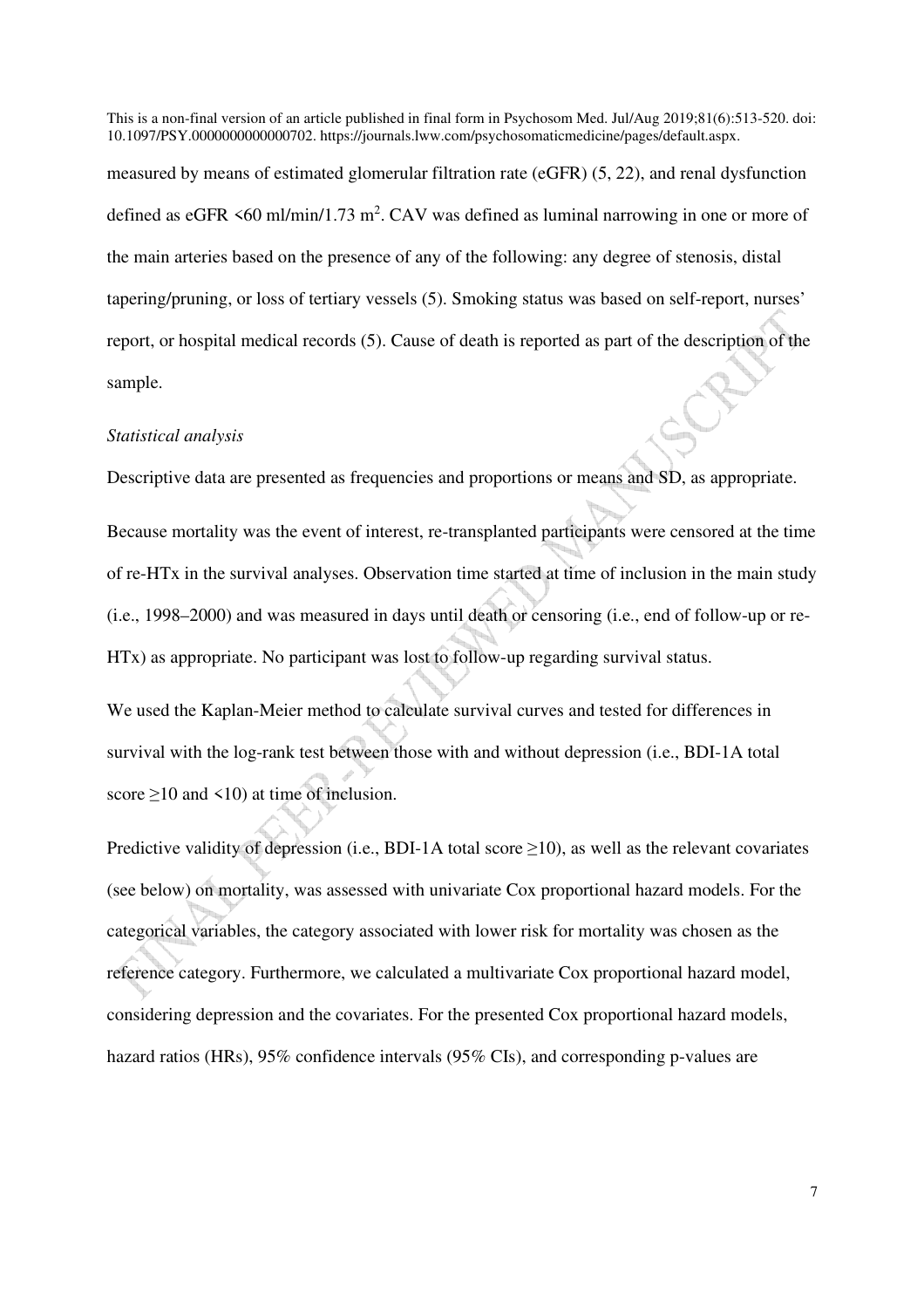reported. The multivariate model is based on data for all participants with complete datasets, thus incorporating data for 136 out of 141 participants.

For the reasons outlined in the introduction, the following variables were included as covariates in the multivariate analysis: recipient age at time of inclusion, recipient sex, reason for HTx, donor age, duration of cold ischemic time, presence of renal dysfunction at time of inclusion, presence of CAV at time of inclusion, smoking status at time of inclusion, and BMI at time of inclusion. In addition to these variables, we included time between HTx and inclusion as covariate because this time interval varied considerably across included participants (median: 5.0 years; IQR: 2.1–8.4).

Based on existing literature, indicating that only clinically significant depression (according to diagnostic criteria or scores above threshold for caseness on self-report scales) is consistently associated with increased mortality (4), and aiming at highest possible applicability of our results to the clinic, we used the BDI-1A as dichotomous variable (i.e., BDI-1A total score  $\geq$ 10 or <10) in our primary analyses. However, to explore the possibility of a dose-response relationship, we also conducted the analyses with the BDI-1A total score as continuous variable.

To explore whether cognitive-affective and somatic symptom dimensions of depression could be identified in our sample of HTx recipients, we conducted principal component analysis (PCA) on the items of the BDI-1A and pre-specified a solution with two components, using oblique rotation (Oblimin with Kaiser Normalization). Prior to performance of PCA, the suitability of the data for this statistical procedure was assessed. Inspection of the correlation matrix, as well as a Kaiser-Meyer-Olkin value of .803 and the result of the Bartlett's test of sphericity (p<.001), indicated suitability (23). To assess whether the resulting two components were differentially associated with mortality, we created subscales of the BDI-1A, namely a cognitive-affective and a somatic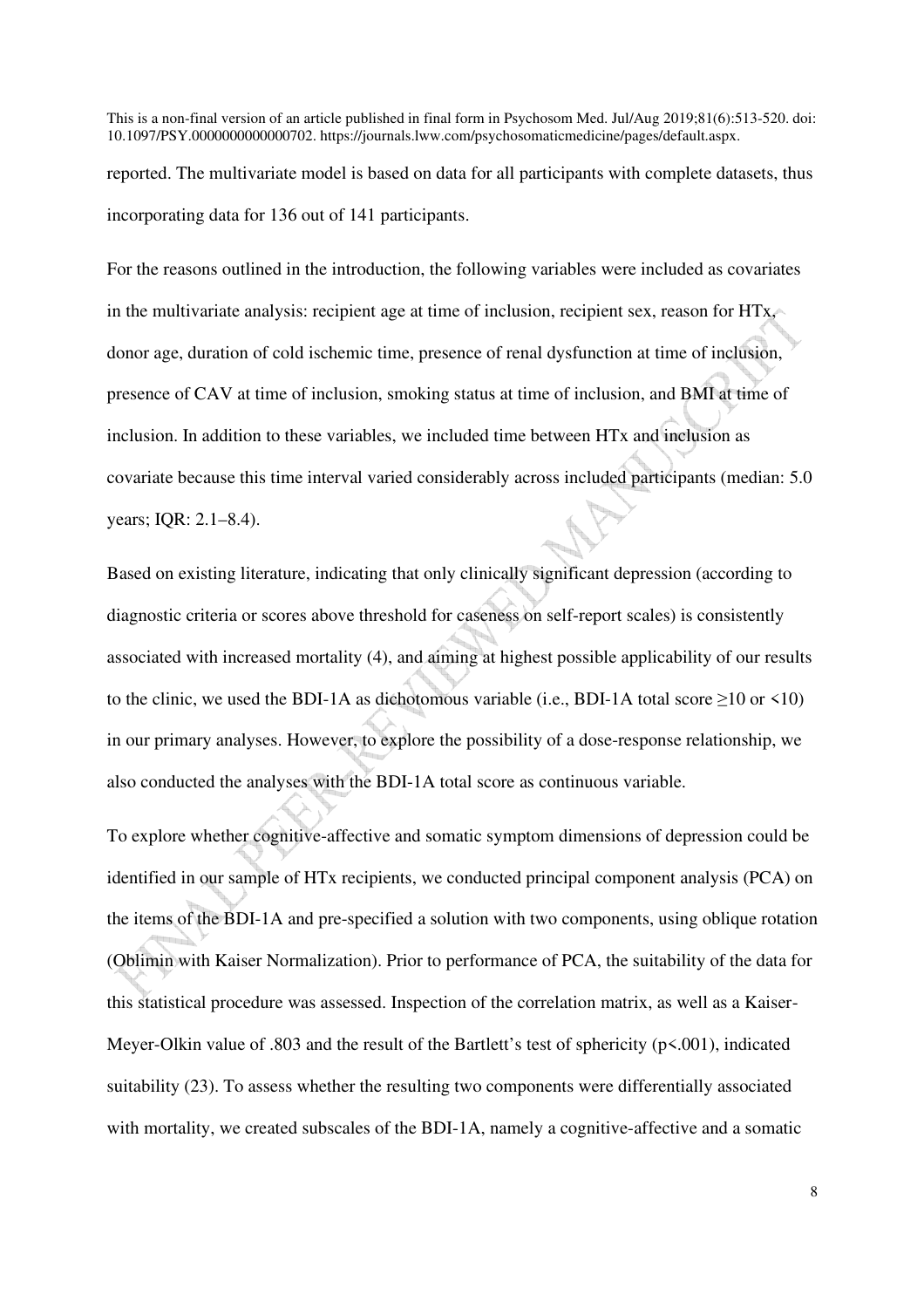subscale. To this end, we assigned the 21 single items of the BDI-1A to either the cognitiveaffective or the somatic subscale, based on the loadings from the pattern matrix, and calculated sum scores for the subscales, comparable to the total score. As a measure of internal consistency, we calculated Cronbach's alpha for these two subscales.

In parallel with the abovementioned, we calculated uni- and multivariate Cox proportional hazard models with the resulting two subscales of the BDI-1A. In the multivariate Cox proportional hazard model, we considered the two subscales of the BDI-1A simultaneously. The subscales of the BDI-1A were treated as continuous variables because no cut-offs have been established.

Level of significance was set to p≤.050 in all analyses.

Statistical analyses were performed with IBM SPSS Statistics software (IBM Corporation, Armonk, NY, USA).

## **Results**

#### *Sample characteristics*

At time of inclusion, mean age was 53.5 years, 20.6% were female, and 38.3% had been transplanted for non-ischemic cardiomyopathy. Of 141 participants, 36 (25.5%) had a BDI-1A total score of 10 or higher, indicative of clinically significant depression. Of these 36 participants, 24 had a BDI-1A total score between 10 and <19 (i.e., indicative of mild depression), and 12 had a BDI-1A total score of 19 or higher (i.e., indicative of moderate or severe depression). More details concerning sociodemographic and clinical characteristics are shown in Table 1. During follow-up,  $100 (70.9%)$  of the 141 participants died. Cancer  $(30.0%)$ , CAV  $(17.0%)$ , and infection (12.0%) were the most frequently registered causes of death, while sudden death (7.0%), renal dysfunction (5.0%), acute rejection (4.0%), and myocardial infarction (1.0%) were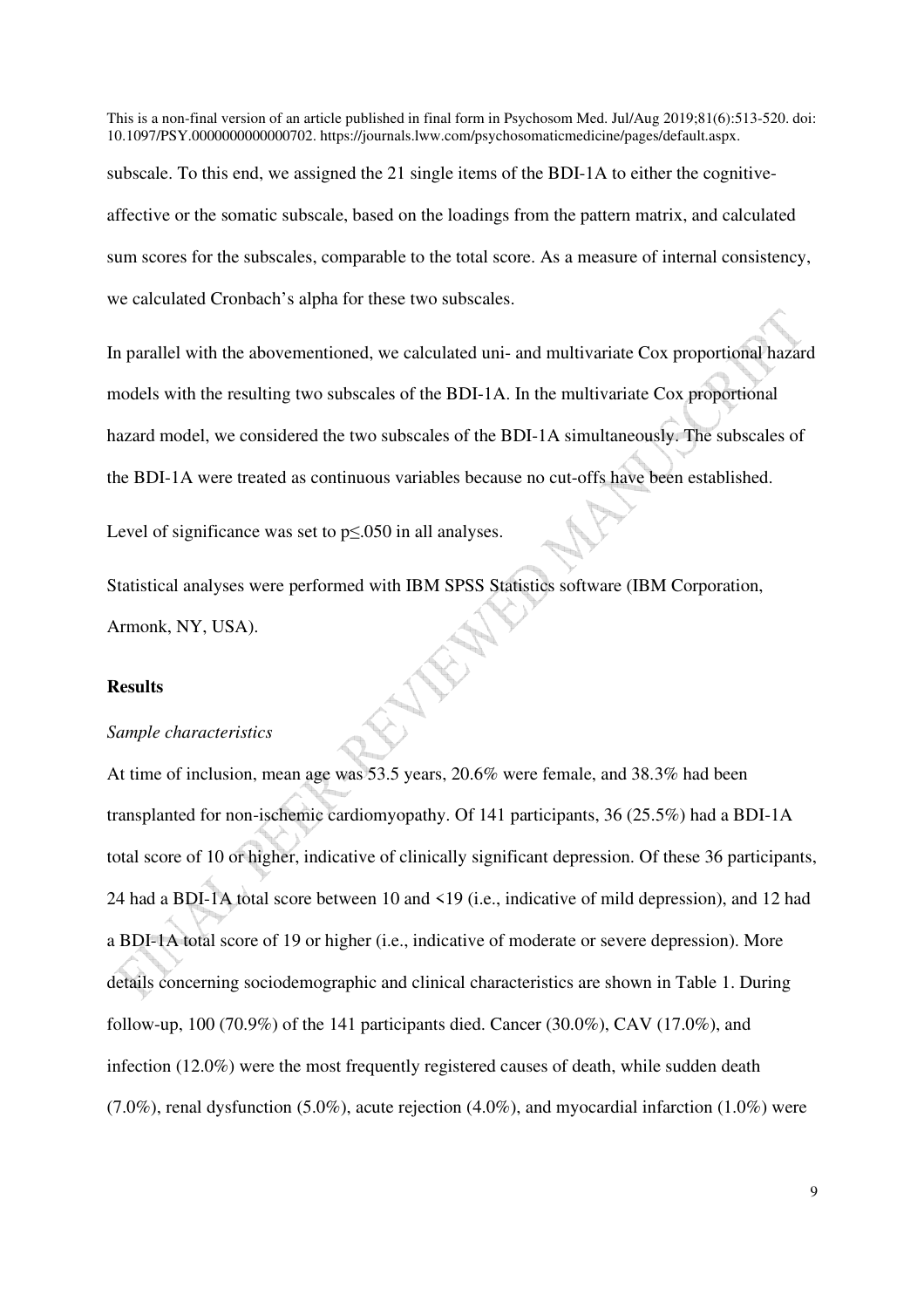This is a non-final version of an article published in final form in Psychosom Med. Jul/Aug 2019;81(6):513-520. doi: 10.1097/PSY.0000000000000702. https://journals.lww.com/psychosomaticmedicine/pages/default.aspx. less frequently registered. Other miscellaneous causes of death were listed for 21.0%. Cause of death was unknown for 3.0%. No participant received left ventricular assist device as rescue

therapy in our cohort.

#### *Survival analyses*

Figure 1 illustrates the course of survival for participants with and without clinically significant depression (i.e., BDI-1A total score ≥10 or <10). Log-rank test indicated increased mortality for those with clinically significant depression at inclusion compared to those without  $(\chi^2$ : 12.079; df:  $1$ ; p=.001).

Results from the univariate Cox proportional hazard models are shown in Table 2. In these analyses, clinically significant depression (i.e., BDI-1A total score  $\geq$ 10) was a significant predictor of mortality. Clinically significant depression remained an independent predictor of mortality in the multivariate analysis. For more details, including HR and 95% CI values, see Table 3.

Treating BDI-1A total score as continuous variable resulted in comparable findings. The BDI-1A total score was significantly associated with increased mortality in the univariate Cox proportional hazard model (HR: 1.032; 95% CI: 1.006–1.058; p=.016). It also remained an independent predictor of mortality in the multivariate analysis (HR: 1.032; 95% CI: 1.002–1.064;  $p=0.039$ 

*Cognitive-affective and somatic symptom dimensions of depression and their association with mortality* 

The two-component solution of the PCA explained 40.6% of the variance. The components were interrelated (r=.362). After Oblimin rotation, items such as self-dislike, sense of failure, self-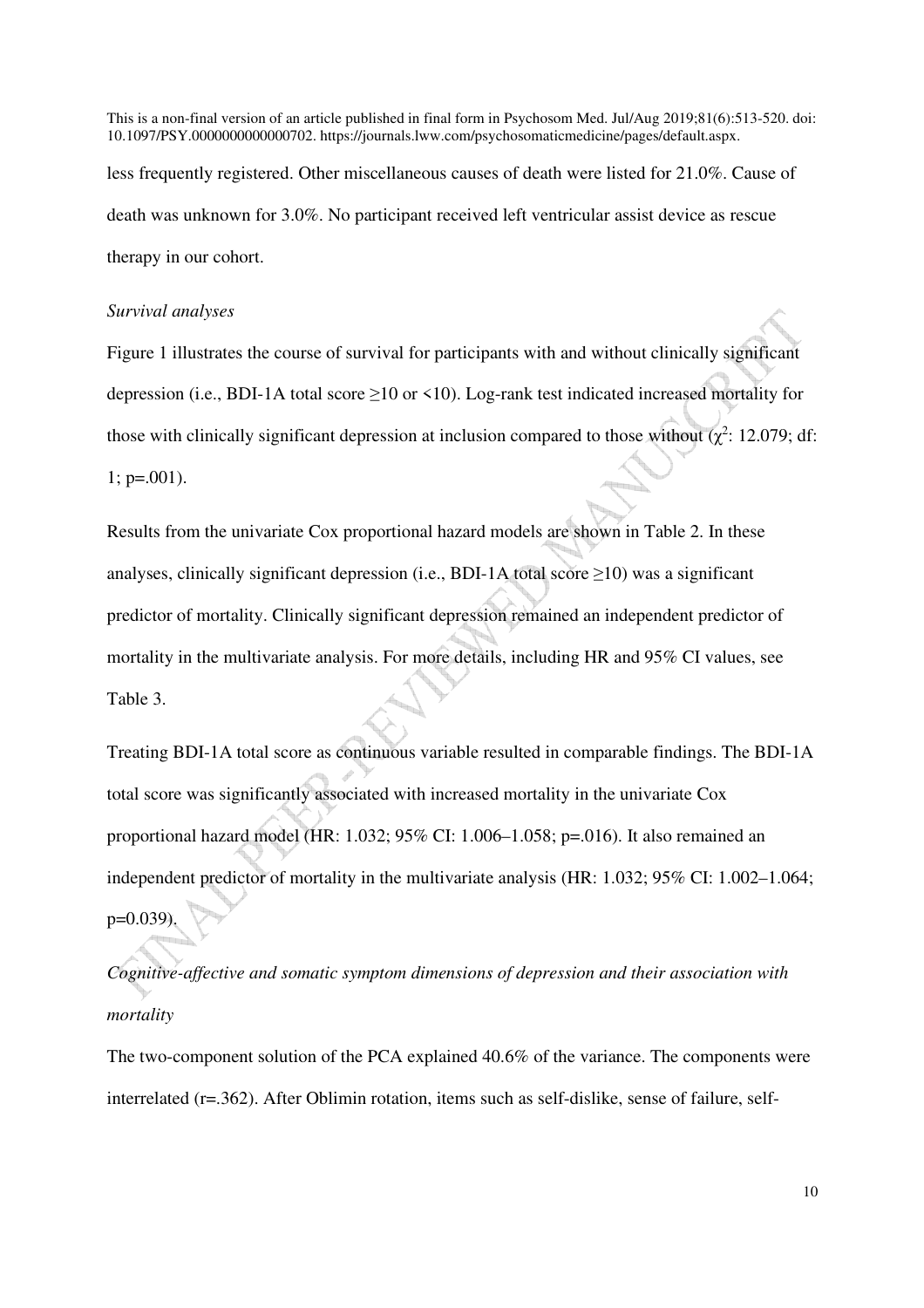punishment, sadness, and self-accusation loaded highest on component 1, while items such as fatigability, insomnia, loss of libido, and work difficulty loaded highest on component 2. Component 1 was labelled the cognitive-affective and component 2 was labelled the somatic symptom dimension of depression. Based on the pattern matrix (see Table S1 in the Supplemental Digital Content, which depicts the pattern and structure matrix for the PCA with Oblimin rotation of the two-component solution of the BDI-1A items), cognitive-affective and somatic subscales of the BDI-1A were established for the subsequent survival analyses, as outlined earlier. The cognitive-affective subscale consisted of the BDI-1A items 1, 2, 3, 5, 6, 7, 8, 9, 10, 11, 12, 13, 14, 19, and 20, while the somatic subscale consisted of the BDI-1A items 4, 15, 16, 17, 18, and 21. Cronbach's alpha for the cognitive-affective subscale was .850, while it was .700 for the somatic subscale.

In univariate Cox proportional hazard models, the somatic subscale of the BDI-1A was significantly associated with increased mortality (HR: 1.191; 95% CI: 1.109-1.280; p <. 001), while the cognitive-affective subscale of the BDI-1A was not significantly associated with mortality (HR: 1.017; 95% CI: .979–1.056; p=0.40). Neither the cognitive-affective nor the somatic subscale of the BDI-1A was independently associated with increased mortality in the multivariate analysis. More details, including HR and 95% CI values, are shown in Table 4.

## **Discussion**

In the present study, we aimed to extend existing knowledge about the prognostic impact of depression after HTx on mortality. Clinically significant depression assessed at a median of 5.0 years after HTx, and defined as a score above threshold on a self-report scale of depressive symptoms (i.e., BDI-1A total score  $\geq$ 10), was associated with increased mortality during

11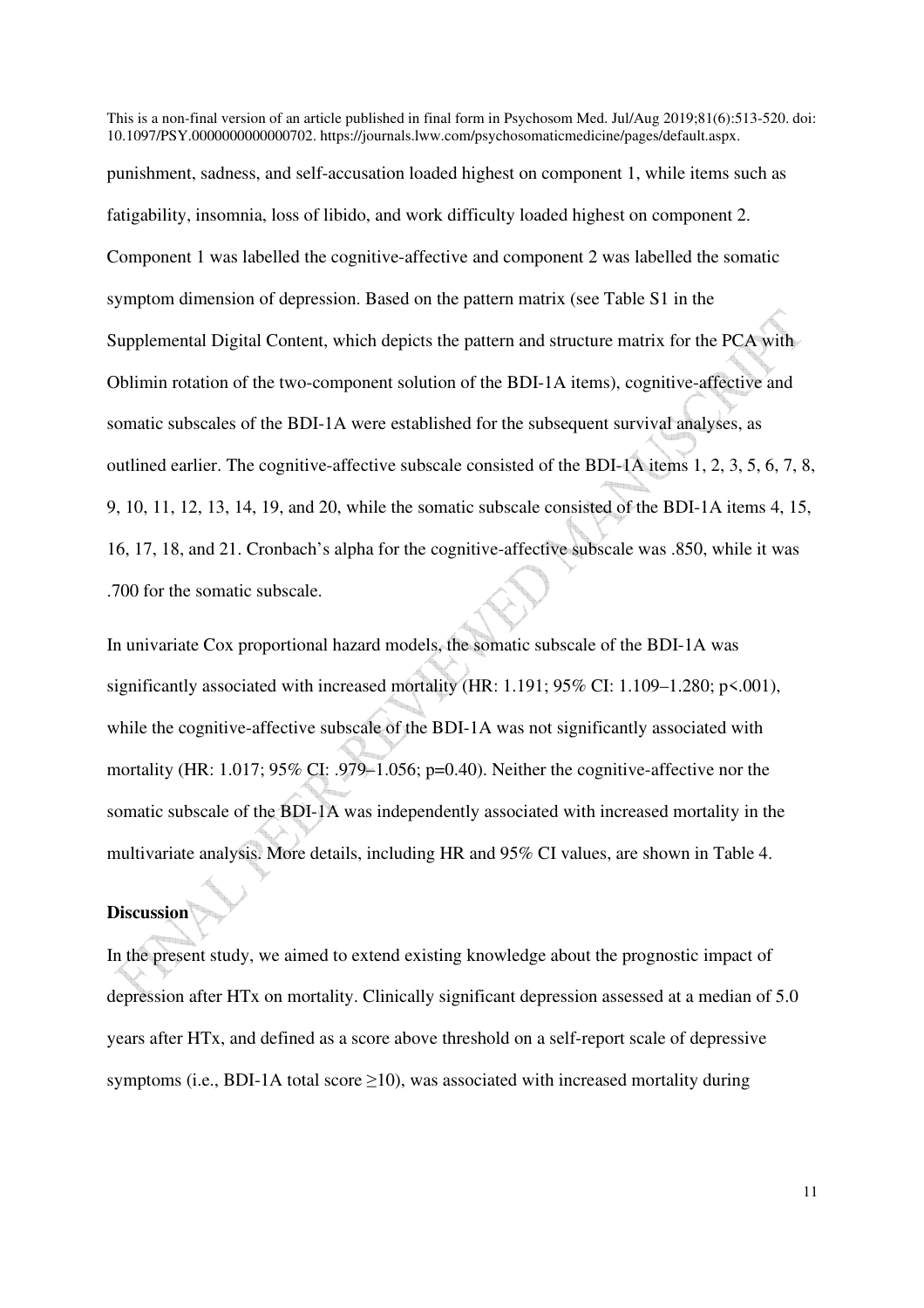This is a non-final version of an article published in final form in Psychosom Med. Jul/Aug 2019;81(6):513-520. doi: 10.1097/PSY.0000000000000702. https://journals.lww.com/psychosomaticmedicine/pages/default.aspx. extended follow-up (i.e., up to 18.6 years), even after adjustment for relevant sociodemographic and clinical variables.

Subsequent exploratory analyses suggested that a cognitive-affective and a somatic symptom dimension of depression might exist in our sample of HTx recipients. While the somatic symptom dimension was associated with mortality in univariate analysis, neither the cognitiveaffective nor the somatic symptom dimension was independently associated with mortality in multivariate analysis.

Our results confirm earlier reports on the association of depression with increased mortality (4-6) after HTx. At the same time, our results extend previous limited knowledge about depression's long-term effects on mortality. Only one earlier report examined the relationship between depression and survival during extended follow-up (i.e., mean follow-up: 7.8 years) (7). Among 107 HTx recipients, assessed with regard to depression by a clinician one to five years after HTx, depression was not associated with mortality, while age at HTx, cancer, and low adherence were (7). The discrepancy in findings might be due to inclusion of different covariates, differences in analytical techniques, and/or different methods for assessing depression. Our results are however, in line with results from a meta-analysis, considering studies with primarily shorter follow-up intervals (4).

Our results also suggest that a dose-response relationship between self-reported depressive symptoms after HTx and mortality might exist. Earlier reports on HTx samples were inconclusive in this regard (6, 24). However, existence of a dose-response relationship would be in accordance with data on patients with CAD  $(25, 26)$ .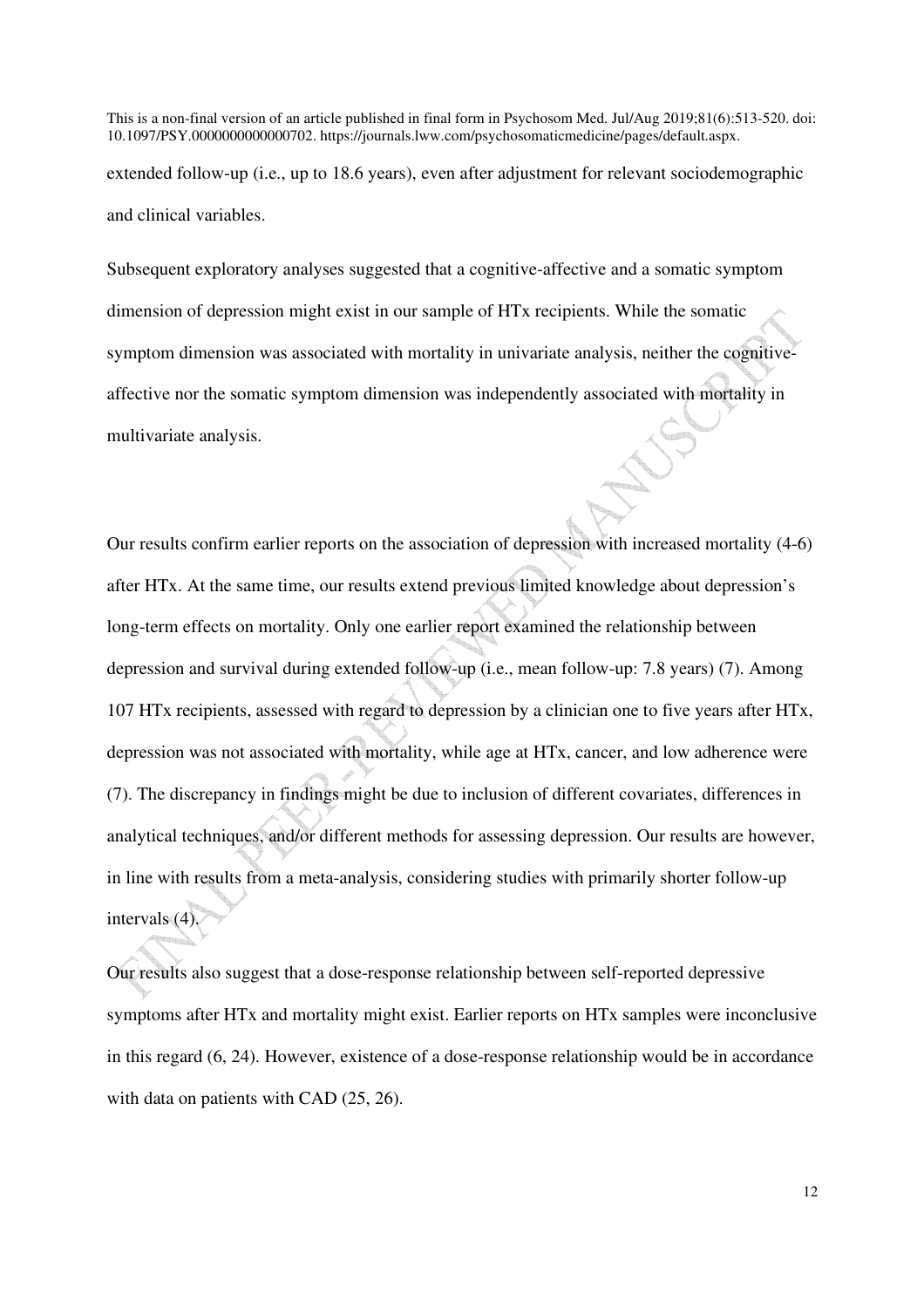We are not aware of any earlier report concerning different symptom dimensions of depression in HTx recipients. Thus, it is difficult to relate our exploratory results to truly comparable data, having in mind, that HTx recipients differ substantially from all other patients with heart disease (e.g., use of necessary immunosuppressive medication). However, our finding that a cognitiveaffective and a somatic symptom dimension of depression might exist is consistent with data on patients with heart disease (9). However, a differential prognostic impact on mortality, as reported for samples of patients with heart disease (9), could not be demonstrated.

The following aspects need consideration in the interpretation of our main result. First, we defined clinically significant depression based on a score above threshold on a self-report scale of depressive symptoms (i.e., BDI-1A total score  $\geq$ 10). While BDI-1A is an accepted measure and has been widely used in research on depression in somatic disease samples (included heart disease samples) (27), the methodological limitations of BDI-1A's use as measure of clinically significant depression have been discussed in the literature, including the possible inflation of scale scores due to somatic symptoms of the underlying somatic disease (28). In other words, without concurrent clinical diagnostic data, we cannot determine to which extent different factors, such as fatigue, psychiatric comorbidities (e.g., anxiety disorder), and/or somatic symptoms due to underlying somatic disease or somatic comorbidities might have influenced on our participants' self-report of depressive symptoms. Second, the participants were included at a median of 5.0 years after HTx. Thus, the results of our study are not necessarily generalizable to other cohorts of HTx recipients, especially those studied earlier after HTx. Third, numerous factors are associated with mortality after HTx, making it difficult to account for all potentially relevant confounding factors in the same study. Due to the extended follow-up period, we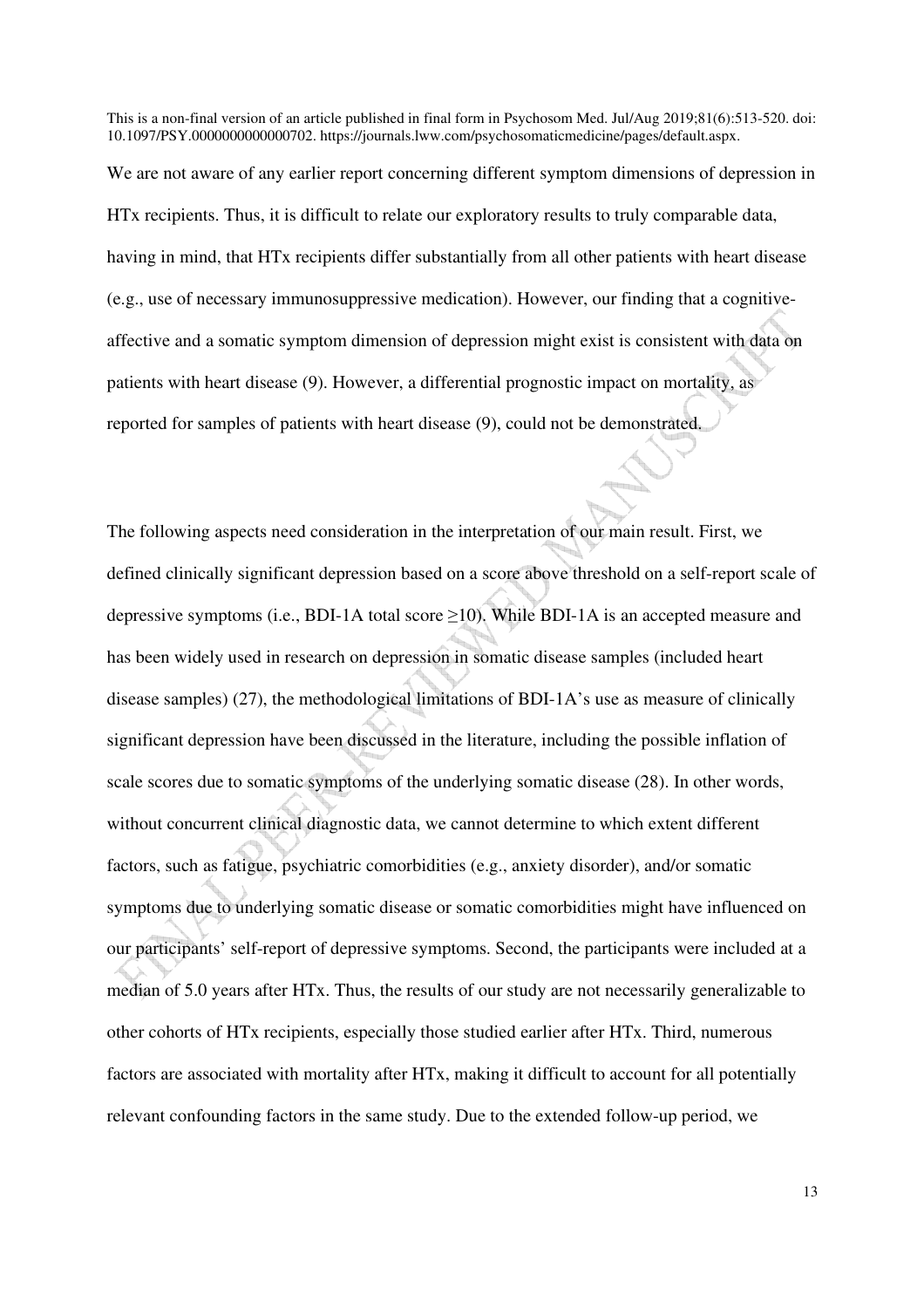focused on HTx specific factors, included HTx specific morbidities. However, there are other variables, which we ideally should have accounted for, such as socioeconomic status and a global measure of comorbidity (such as the Charlson comorbidity index). Fourth, depression is a complex syndrome. Several factors, that might be involved in the aetiology of depression or might be a result of depression (and hence mediators of any linkage between depression and mortality), were not assessed in our study. These include biological markers of changes in the hypothalamic-pituitary-adrenal axis (e.g., cortisol) and inflammation (e.g., C-reactive protein), as well as behavioural factors (e.g., physical inactivity, poor adherence to the medical regimen) (4, 8, 29, 30). Especially, the interplay between depressive symptoms/depression and physical function requires further exploration because both impaired self-reported physical health and peak oxygen uptake (an objective marker of cardiopulmonary fitness) have been associated with increased mortality (17). A better understanding of this interplay also would be of substantial interest regarding the hypothesis that persistent/recurrent depression may exert its negative prognostic impact via behavioural pathways (8).

Our study has several additional limitations. First, while we know that no participant was receiving treatment for depression at time of inclusion (5), we have no information about the longitudinal course of the included participants' depressive symptoms and/or whether they received treatment for depression at a later time point. It might seem surprising that no participant was receiving treatment for depression at time of inclusion (i.e., 1998-2000). However, at that time, depression screening was not done routinely in conjunction with annual follow-up assessments and a psychiatrist was only involved upon request. Thus, against the background of the widely accepted notion, that depressed patients not always are recognized as depressed by

14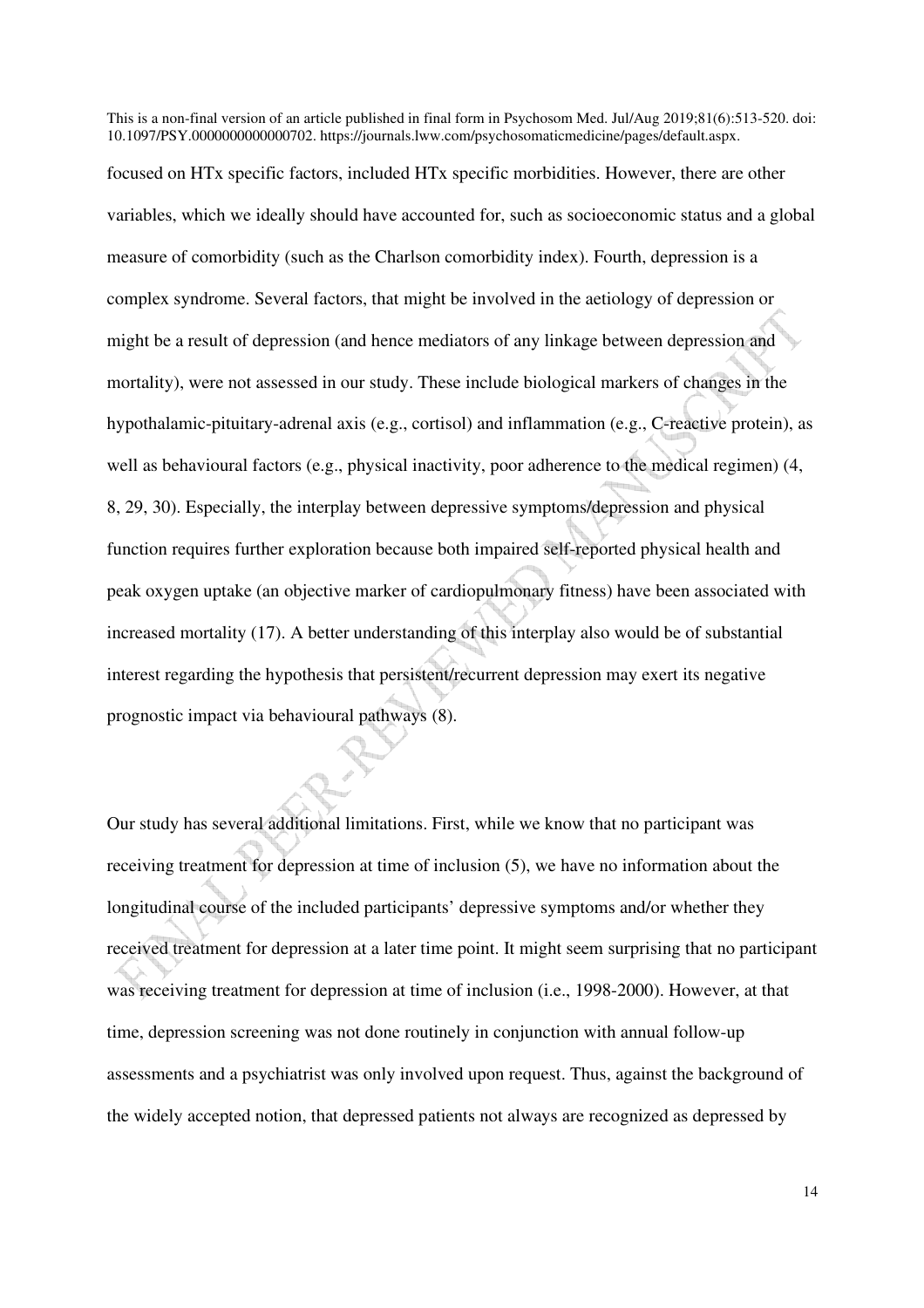This is a non-final version of an article published in final form in Psychosom Med. Jul/Aug 2019;81(6):513-520. doi: 10.1097/PSY.0000000000000702. https://journals.lww.com/psychosomaticmedicine/pages/default.aspx. their treating non-psychiatric physicians (31), depressed participants might have remained undetected and untreated. Moreover, repeated longitudinal assessment of depressive symptoms and information about treatment for depression after inclusion would have been of interest because persistent/recurrent depression might be associated with less favourable prognosis than brief episodes of depression (8, 32, 33). Second, the included participants' self-report of depressive symptoms was gathered at different time points after their HTx (i.e., time between HTx and inclusion/self-report of depressive symptoms varied considerably). However, to account for this limitation time between HTx and inclusion was included as covariate in the multivariate analyses. It is also noteworthy, that the correlation of time between HTx and inclusion and BDI-1A total score was small and not statistically significant (r=.103; p=.23). Third, several limitations pertain to the subsequent exploratory analyses. Even if Cronbach's alpha for the BDI-1A cognitive-affective and somatic subscales indicates good to acceptable internal consistency, detailed inspection of the pattern matrix resulting from the two-component solution of the PCA indicates that assignment of some of the items to one of the two subscales is not clear-cut (see Table S1 in the Supplemental Digital Content). However, the pattern in which the single items of the BDI-1A loaded highest on either component 1 (labelled the cognitive-affective symptom dimension of depression) or component 2 (labelled the somatic symptom dimension of depression) was broadly consistent with the results from a meta-analysis on studies in patients with heart disease (9). Thus, even though the two-component solution of the PCA presented here is broadly consistent with results from a meta-analysis on studies in patients with heart disease (9), it does not represent an ideal solution and must be replicated in other samples of HTx recipients before firm conclusions can be drawn. Another limitation concerning the PCA is the relatively small sample size, compromising the generalizability of the results. However, the sample size  $(n=141)$  is above the minimum recommended by some authors (i.e., at least 5 cases

15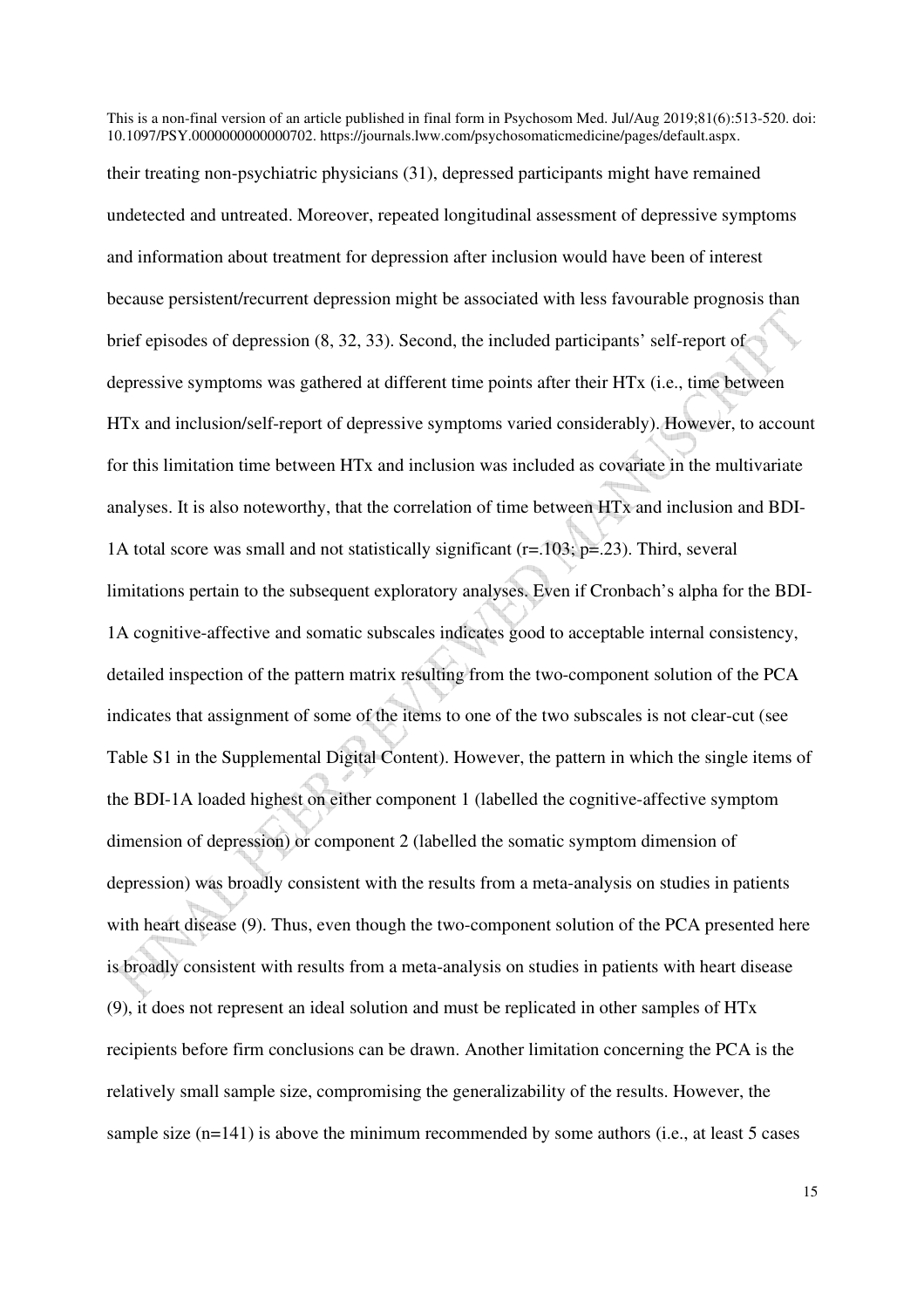10.1097/PSY.0000000000000702. https://journals.lww.com/psychosomaticmedicine/pages/default.aspx. per analysed item) (23). Furthermore, elevation of scale scores due to symptoms of underlying somatic disease (28) have to be discussed in this context as well. If scores on the resulting somatic subscale of the BDI-1A were elevated due to somatic symptoms, originating from somatic comorbidity in our HTx recipients, lack of adjustment for a global measure of comorbidity in our survival analyses would be problematic. The fact that the somatic subscale of the BDI-1A was associated with increased mortality only in univariate analysis, might support this view. On the other hand, lack of power to detect such an effect in the multivariate analysis must be considered as well. Again, concurrent clinical diagnostic data, including description of clinical subtypes of depression, would have been useful for interpreting the results of our exploratory analyses.

This is a non-final version of an article published in final form in Psychosom Med. Jul/Aug 2019;81(6):513-520. doi:

In conclusion, our findings both confirm and extend earlier reports, indicating that clinically significant depression after HTx, defined as score above threshold on a self-report scale of depressive symptoms, is associated with increased mortality during extended follow-up, even after adjustment for relevant sociodemographic and clinical variables. Furthermore, our findings suggest that different symptom dimensions of depression may exist. Their clinical utility and prognostic validity remains, however, unsettled and should be studied further in order to increase our understanding of the complex interplay between depression and prognosis after HTx. Increased understanding of this interplay could pave the way for better (i.e., more specific) strategies for clinical interventions.

Adequately powered studies are needed to assess if successful treatment for depression (by means of both psychotropic medications and/or psychotherapeutic interventions as appropriate) improves survival among HTx recipients. HTx recipients who screen positive for possible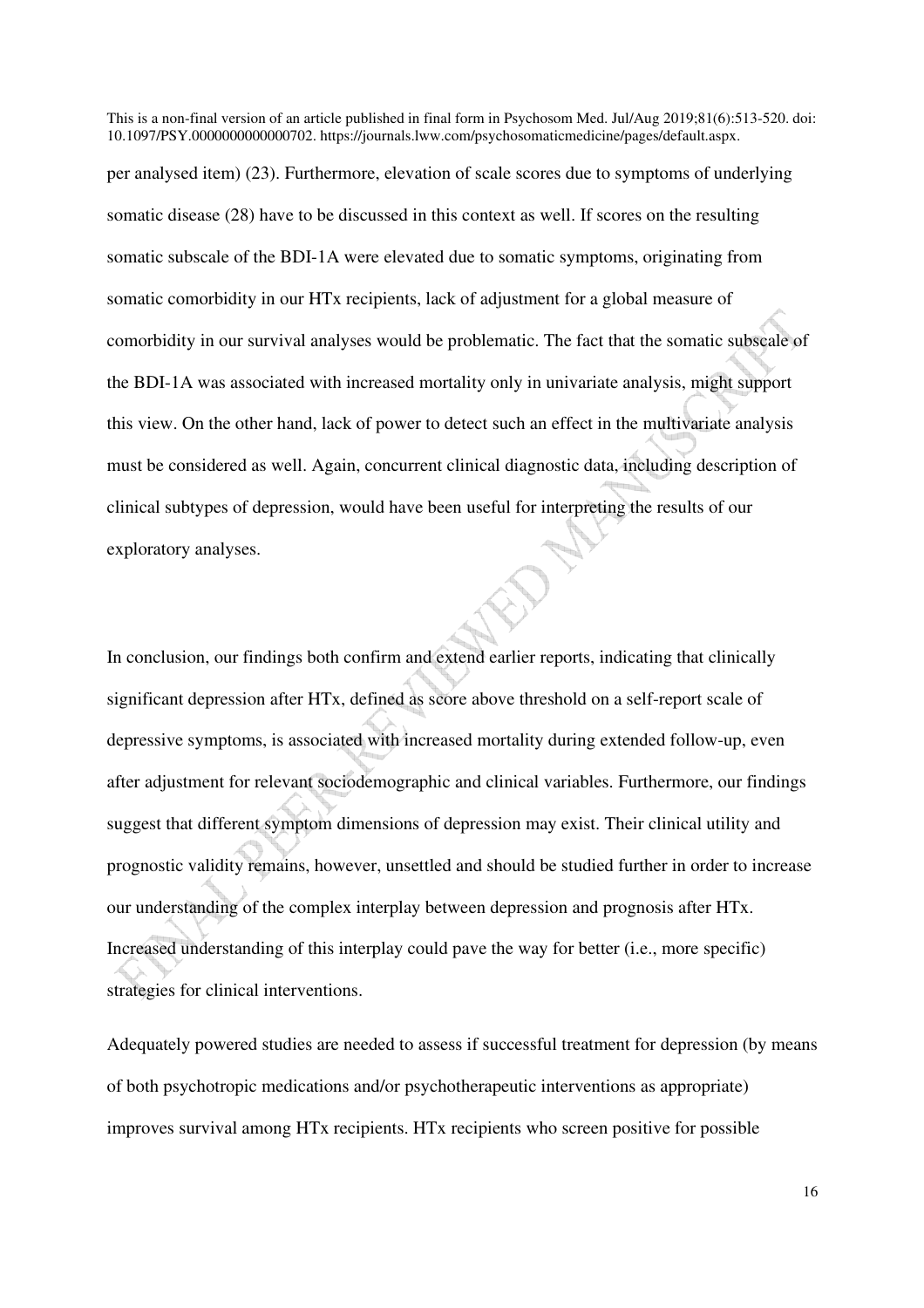This is a non-final version of an article published in final form in Psychosom Med. Jul/Aug 2019;81(6):513-520. doi: 10.1097/PSY.0000000000000702. https://journals.lww.com/psychosomaticmedicine/pages/default.aspx. clinically significant depression during routine follow-up should in any case be referred to specialized diagnostics and treatment because depression negatively affects quality of life and function in daily life.

## **Authors' contributions**

All authors contributed to the interpretation of data and revised the manuscript critically. All authors approved the final and submitted version. The specific author contributions were as follows: B.S. Bürker: updated the database, analysed the data, and drafted the manuscript. L. Gullestad: participated in designing the main study and supported the update of the database. O.E. Havik: participated in designing the main study. A. Relbo Authen and I. Grov: participated in collecting data for the main study and supported the update of the database.

## **Conflicts of interest**

E. Gude has given lectures for Novartis and Heartware. A.E. Fiane is consultant for Heartware. All other authors declare no conflicts of interest.

## **Source of funding**

B.S. Bürker received an unrestricted research grant from Throne Holst to U.F. Malt's research group.

## **Supplemental Digital Content**

**Table S1.** Pattern and structure matrix for principal component analysis with Oblimin rotation of the two-component solution of the BDI-1A items (Bürker Table S1.pdf)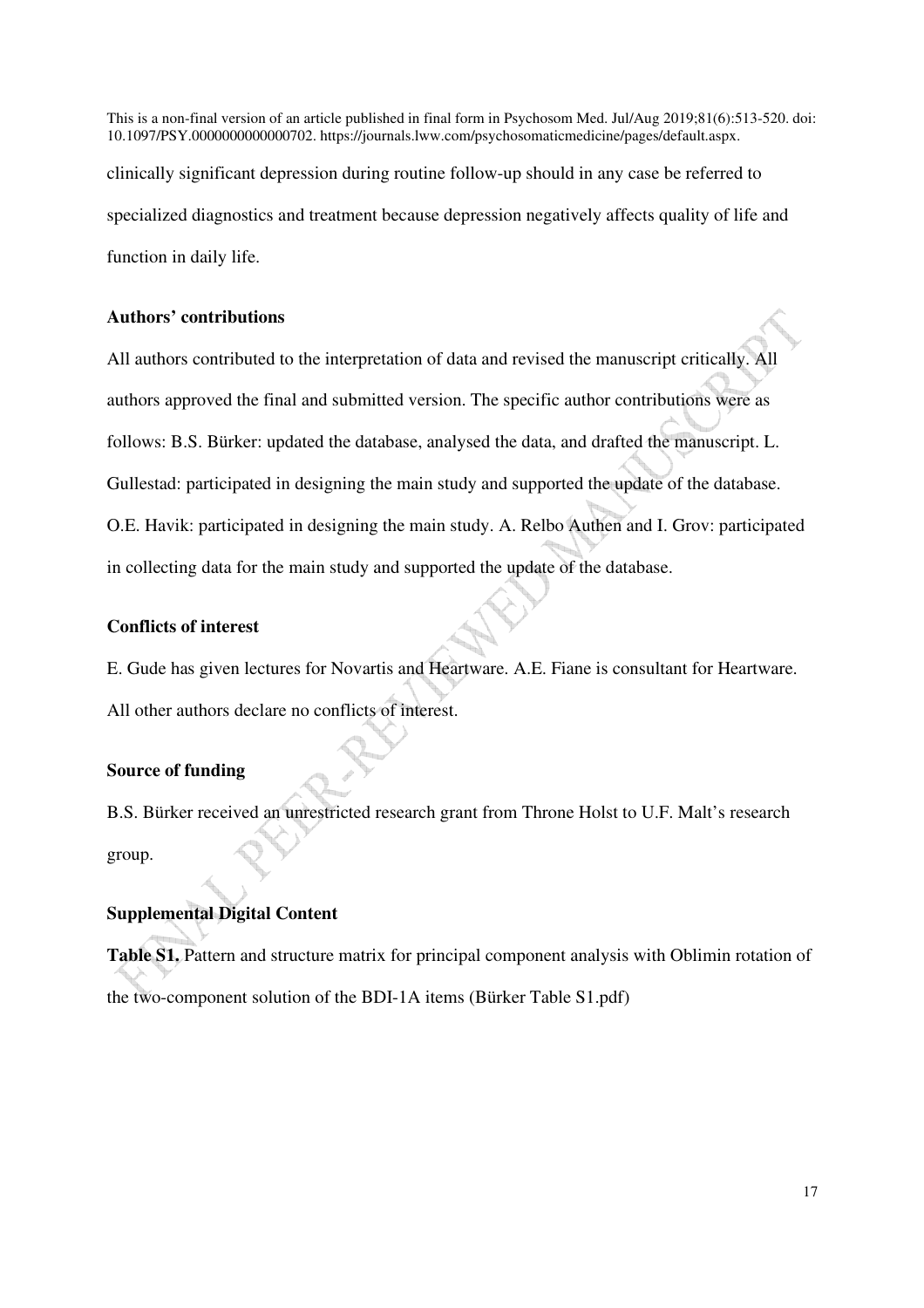#### **References**

1. Lund LH, Khush KK, Cherikh WS, Goldfarb S, Kucheryavaya AY, Levvey BJ, Meiser B, Rossano JW, Chambers DC, Yusen RD, Stehlik J. The Registry of the International Society for Heart and Lung Transplantation: Thirty-fourth Adult Heart Transplantation Report-2017; Focus Theme: Allograft ischemic time. J Heart Lung Transplant. 2017;36:1037-46.

2. Cupples S, Dew MA, Grady KL, De Geest S, Dobbels F, Lanuza D, Paris W. Report of the Psychosocial Outcomes Workgroup of the Nursing and Social Sciences Council of the International Society for Heart and Lung Transplantation: present status of research on psychosocial outcomes in cardiothoracic transplantation: review and recommendations for the field. J Heart Lung Transplant. 2006;25:716-25.

3. Maldonado JR, Sher Y, Lolak S, Swendsen H, Skibola D, Neri E, David EE, Sullivan C, Standridge K. The Stanford Integrated Psychosocial Assessment for Transplantation: A Prospective Study of Medical and Psychosocial Outcomes. Psychosom Med. 2015;77:1018-30.

4. Dew MA, Rosenberger EM, Myaskovsky L, DiMartini AF, DeVito Dabbs AJ, Posluszny DM, Steel J, Switzer GE, Shellmer DA, Greenhouse JB. Depression and Anxiety as Risk Factors for Morbidity and Mortality After Organ Transplantation: A Systematic Review and Meta-Analysis. Transplantation. 2015;100:988-1003.

5. Havik OE, Sivertsen B, Relbo A, Hellesvik M, Grov I, Geiran O, Andreassen AK, Simonsen S, Gullestad L. Depressive symptoms and all-cause mortality after heart transplantation. Transplantation. 2007;84:97-103.

6. Spaderna H, Zittermann A, Reichenspurner H, Ziegler C, Smits J, Weidner G. Role of Depression and Social Isolation at Time of Waitlisting for Survival 8 Years After Heart Transplantation. Journal of the American Heart Association. 2017;6.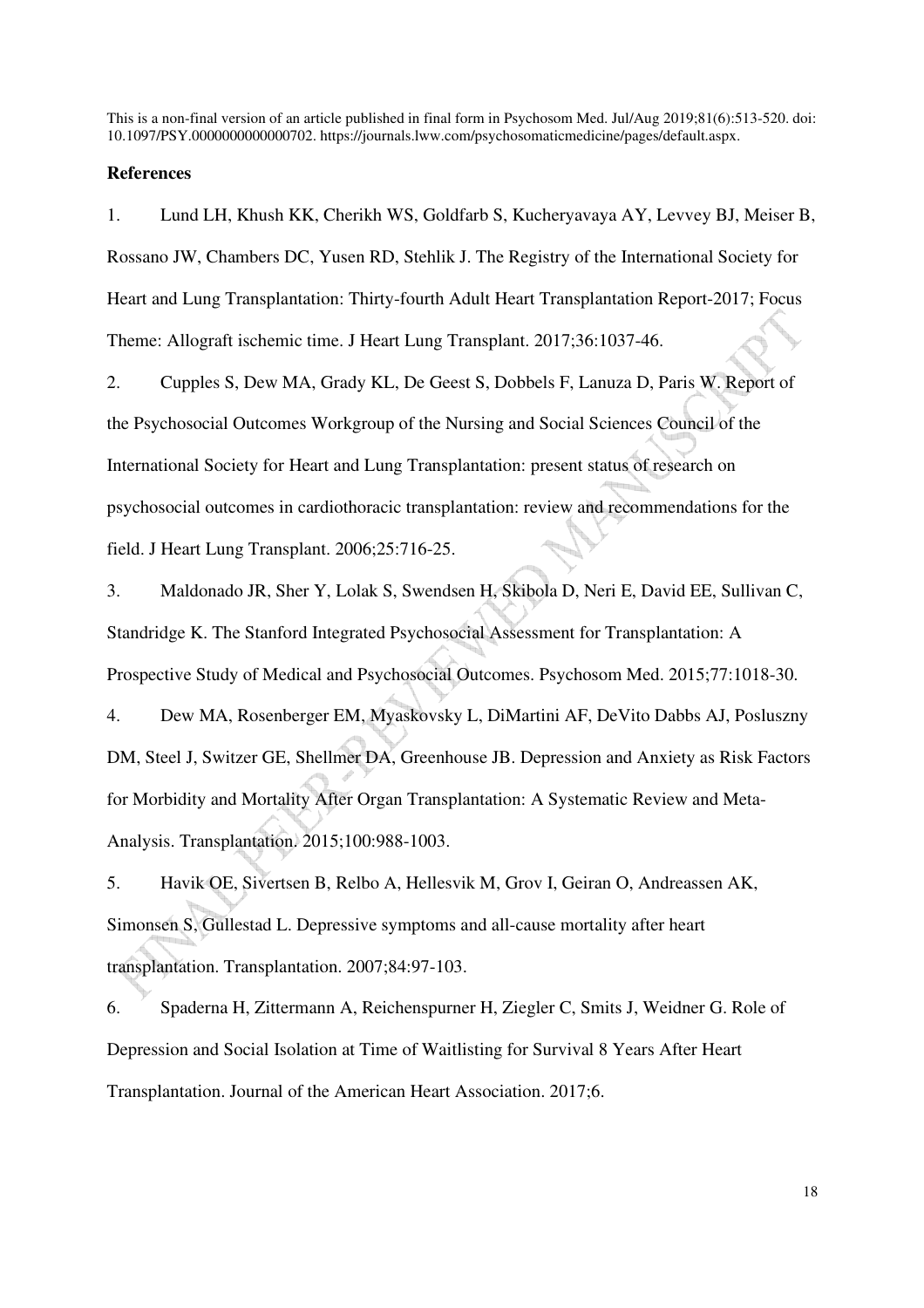7. Favaro A, Gerosa G, Caforio AL, Volpe B, Rupolo G, Zarneri D, Boscolo S, Pavan C, Tenconi E, d'Agostino C, Moz M, Torregrossa G, Feltrin G, Gambino A, Santonastaso P. Posttraumatic stress disorder and depression in heart transplantation recipients: the relationship with outcome and adherence to medical treatment. Gen Hosp Psychiatry. 2011;33:1-7.

8. Ormel J, de Jonge P. Unipolar depression and the progression of coronary artery disease: toward an integrative model. Psychother Psychosom. 2011;80:264-74.

9. de Miranda Azevedo R, Roest AM, Hoen PW, de Jonge P. Cognitive/affective and somatic/affective symptoms of depression in patients with heart disease and their association with cardiovascular prognosis: a meta-analysis. Psychol Med. 2014;44:2689-703.

10. Lund LH, Edwards LB, Dipchand AI, Goldfarb S, Kucheryavaya AY, Levvey BJ, Meiser B, Rossano JW, Yusen RD, Stehlik J. The Registry of the International Society for Heart and Lung Transplantation: Thirty-third Adult Heart Transplantation Report-2016; Focus Theme: Primary Diagnostic Indications for Transplant. J Heart Lung Transplant. 2016;35:1158-69.

11. Duerinckx N, Burkhalter H, Engberg SJ, Kirsch M, Klem ML, Sereika SM, De Simone P, De Geest S, Dobbels F. Correlates and Outcomes of Posttransplant Smoking in Solid Organ Transplant Recipients: A Systematic Literature Review and Meta-Analysis. Transplantation. 2016;100:2252-63.

12. Jalowiec A, Grady KL, White-Williams C. Clinical outcomes in overweight heart transplant recipients. Heart Lung. 2016;45:298-304.

13. Weber DJ, Hashmi ZA, Gracon AS, Hellman YM, Patel AJ, Wozniak TC, Wang IW. Recipient body mass index and age interact to impact survival after heart transplantation. Clin Transplant. 2014;28:1279-86.

14. Di Angelantonio E, Bhupathiraju Sh N, Wormser D, Gao P, Kaptoge S, Berrington de Gonzalez A, Cairns BJ, Huxley R, Jackson Ch L, Joshy G, Lewington S, Manson JE, Murphy N,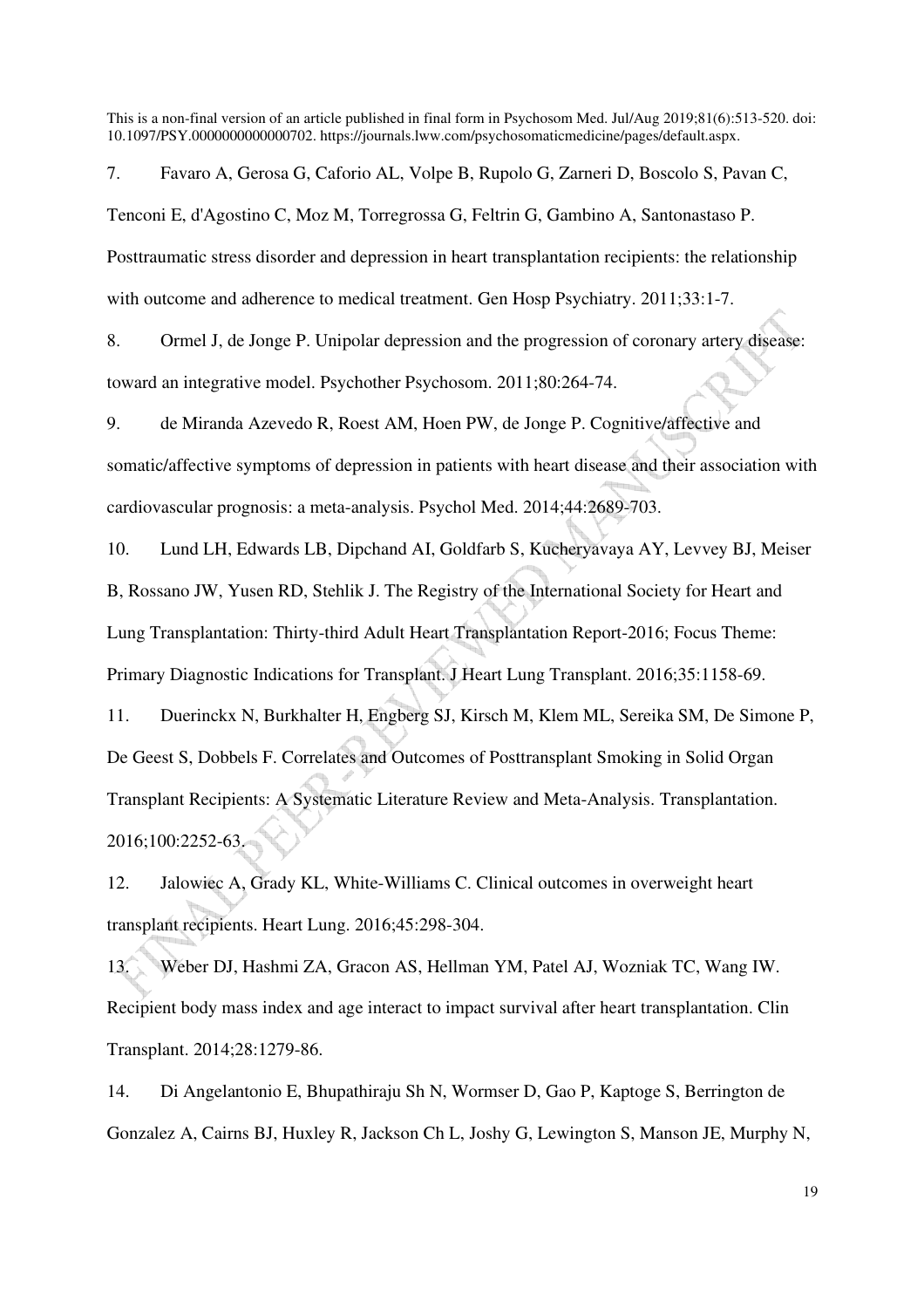Patel AV, Samet JM, Woodward M, Zheng W, Zhou M, Bansal N, Barricarte A, Carter B,

Cerhan JR, Smith GD, Fang X, Franco OH, Green J, Halsey J, Hildebrand JS, Jung KJ, Korda

RJ, McLerran DF, Moore SC, O'Keeffe LM, Paige E, Ramond A, Reeves GK, Rolland B,

Sacerdote C, Sattar N, Sofianopoulou E, Stevens J, Thun M, Ueshima H, Yang L, Yun YD,

Willeit P, Banks E, Beral V, Chen Z, Gapstur SM, Gunter MJ, Hartge P, Jee SH, Lam TH, Peto

R, Potter JD, Willett WC, Thompson SG, Danesh J, Hu FB. Body-mass index and all-cause

mortality: individual-participant-data meta-analysis of 239 prospective studies in four continents.

Lancet. 2016;388:776-86.

15. ISHLT. ISHLT standards statements, guidelines, and consensus documents. Available from: http://ishlt.org/guidelines/standardsStatements.asp.

16. Sivertsen B, Relbo A, Gullestad L, Hellesvik M, Grov I, Andreassen A, Simonsen S,

Geiran O, Havik OE. [Self-assessed health and psychological symptoms after heart

transplantation]. Tidsskr Nor Laegeforen. 2007;127:3198-201.

17. Yardley M, Havik OE, Grov I, Relbo A, Gullestad L, Nytroen K. Peak oxygen uptake and self-reported physical health are strong predictors of long-term survival after heart transplantation. Clin Transplant. 2016;30:161-9.

18. Beck AT, Rush AJ, Shaw BF, Emery G. Cognitive therapy of depression. Chichester: John Wiley & Sons Ltd.; 1979.

19. Beck AT, Steer RA, Carbin MG. Psychometric properties of the Beck Depression Inventory: Twenty-five years of evaluation. Clin Psychol Rev. 1988;8:77-100.

20. Strik JJ, Honig A, Lousberg R, Denollet J. Sensitivity and specificity of observer and selfreport questionnaires in major and minor depression following myocardial infarction. Psychosomatics. 2001;42:423-8.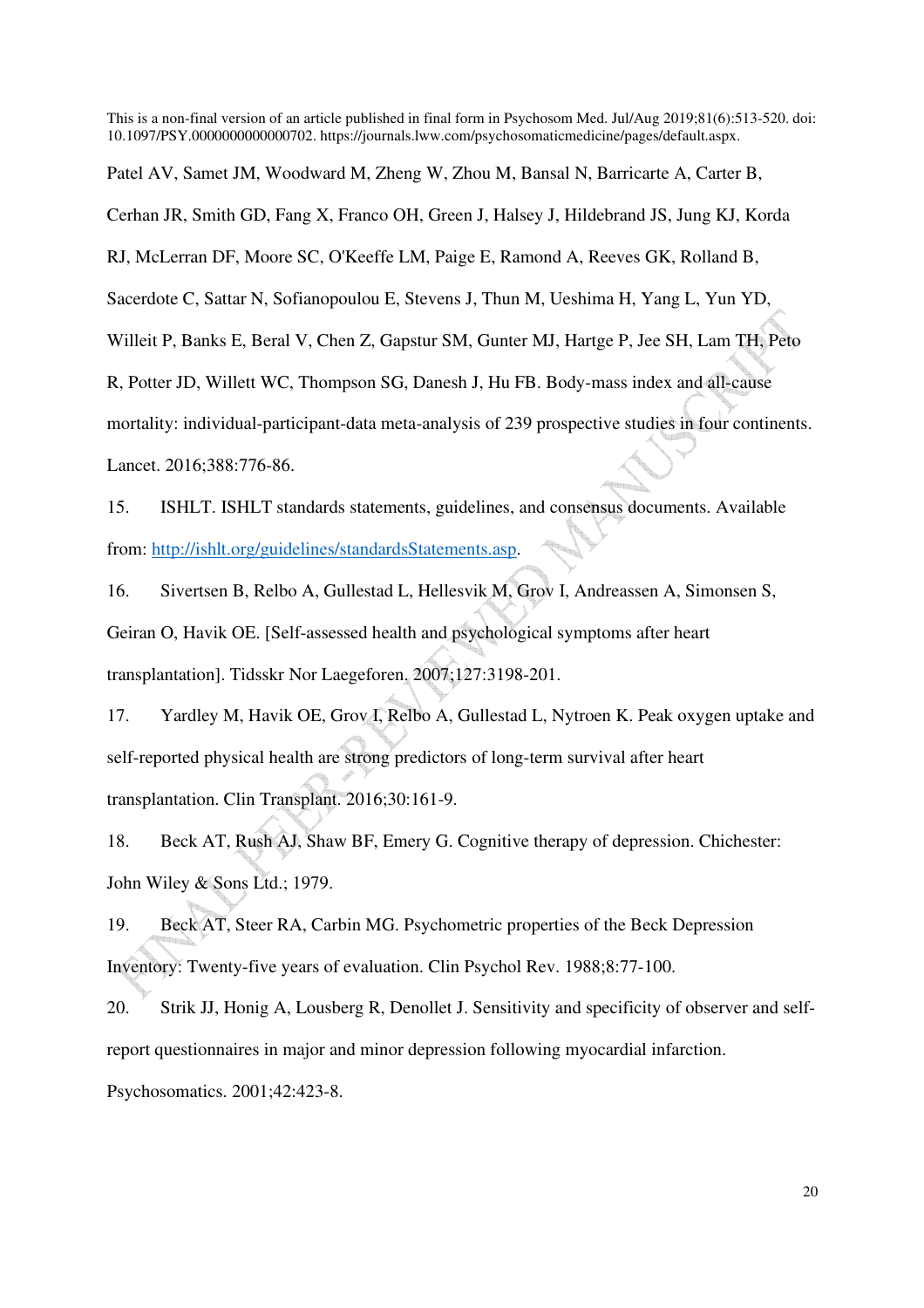21. AHA. What Is Cardiomyopathy in Adults? 2016; Available from:

http://www.heart.org/HEARTORG/Conditions/More/Cardiomyopathy/What-Is-Cardiomyopathyin-Adults\_UCM\_444168\_Article.jsp.

22. Hillege HL, Nitsch D, Pfeffer MA, Swedberg K, McMurray JJ, Yusuf S, Granger CB, Michelson EL, Ostergren J, Cornel JH, de Zeeuw D, Pocock S, van Veldhuisen DJ. Renal function as a predictor of outcome in a broad spectrum of patients with heart failure. Circulation. 2006;113:671-8.

23. Pallant J. SPSS Survival Manual: A step by step guide to data analysis using SPSS. 4th edition. Crows Nest: Allen & Unwin; 2011.

24. Farmer SA, Grady KL, Wang E, McGee EC, Jr., Cotts WG, McCarthy PM. Demographic, psychosocial, and behavioral factors associated with survival after heart transplantation. Ann Thorac Surg. 2013;95:876-83.

25. Bush DE, Ziegelstein RC, Tayback M, Richter D, Stevens S, Zahalsky H, Fauerbach JA. Even minimal symptoms of depression increase mortality risk after acute myocardial infarction. Am J Cardiol. 2001;88:337-41.

26. Lespérance F, Frasure-Smith N, Talajic M, Bourassa MG. Five-year risk of cardiac mortality in relation to initial severity and one-year changes in depression symptoms after myocardial infarction. Circulation. 2002;105:1049-53.

27. Davidson KW, Kupfer DJ, Bigger JT, Califf RM, Carney RM, Coyne JC, Czajkowski SM, Frank E, Frasure-Smith N, Freedland KE, Froelicher ES, Glassman AH, Katon WJ, Kaufmann PG, Kessler RC, Kraemer HC, Krishnan KR, Lesperance F, Rieckmann N, Sheps DS, Suls JM. Assessment and treatment of depression in patients with cardiovascular disease: National Heart, Lung, and Blood Institute Working Group Report. Psychosom Med. 2006;68:645-50.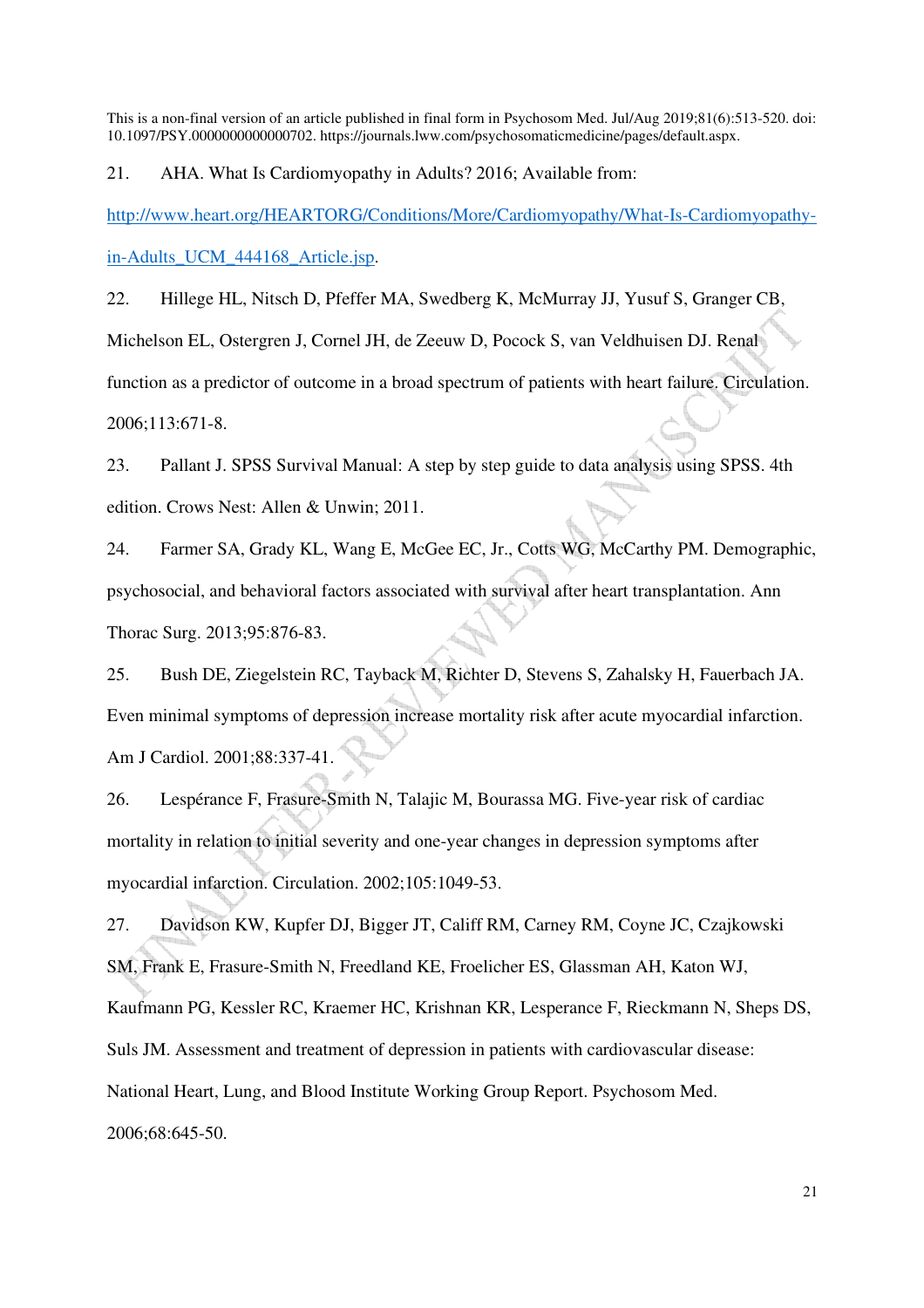28. Delisle VC, Beck AT, Ziegelstein RC, Thombs BD. Symptoms of heart disease or its treatment may increase Beck Depression Inventory Scores in hospitalized post-myocardial infarction patients. J Psychosom Res. 2012;73:157-62.

29. Carney RM, Freedland KE, Steinmeyer B, Rubin EH, Mann DL, Rich MW. Cardiac Risk Markers and Response to Depression Treatment in Patients With Coronary Heart Disease. Psychosom Med. 2016;78:49-59.

30. Kop WJ. Role of psychological factors in the clinical course of heart transplant patients. J Heart Lung Transplant. 2010;29:257-60.

31. Cepoiu M, McCusker J, Cole MG, Sewitch M, Belzile E, Ciampi A. Recognition of depression by non-psychiatric physicians--a systematic literature review and meta-analysis. J Gen Intern Med. 2008;23:25-36.

32. Carney RM, Freedland KE, Steinmeyer BC, Rubin EH, Rich MW. Residual Symptoms After Treatment for Depression in Patients With Coronary Heart Disease. Psychosom Med. 2018;80:385-92.

33. Freedland KE, Hesseler MJ, Carney RM, Steinmeyer BC, Skala JA, Davila-Roman VG, Rich MW. Major Depression and Long-Term Survival of Patients With Heart Failure. Psychosom Med. 2016;78:896-903.

22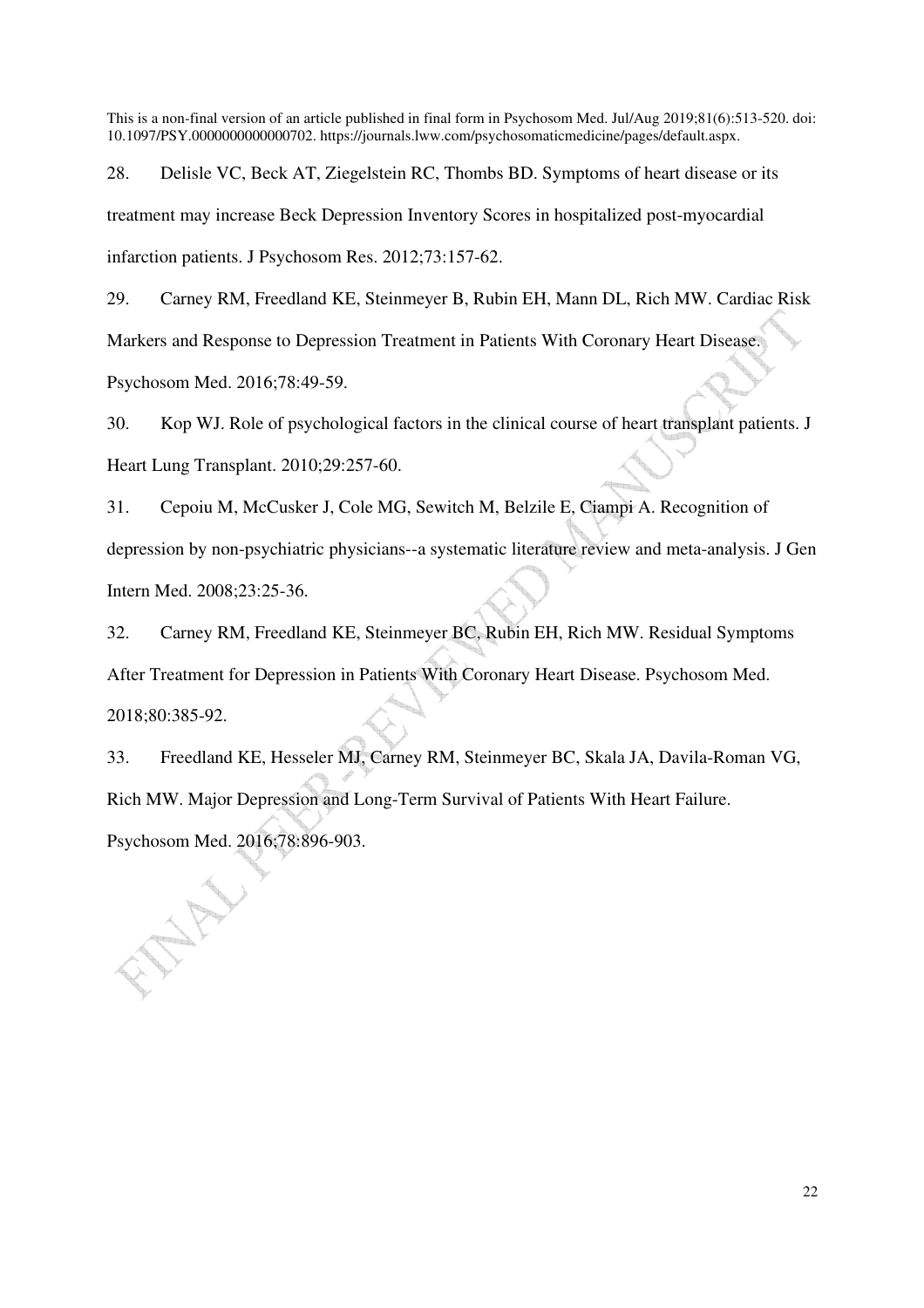| Table 1. Sociodemographic and clinical characteristics (n=141)<br>Recipient age <sup>a</sup> (years), mean (SD)<br>53.5<br>(12.5)<br>Recipient sex, female/male (% female)<br>29/112<br>(20.6)<br>Time between HTx and inclusion (years), mean (SD)<br>5.6 $(3.9)$<br>Reason for HTx, $n$ (%)<br>(38.3)<br>Non-ischemic cardiomyopathy<br>54<br>Ischemic cardiomyopathy<br>(51.8)<br>73<br>Other<br>14 (9.9)<br>Donor age (years), mean (SD) [n=138]<br>30.9 $(11.5)$<br>Cold ischemic time (min), mean (SD) [n=138]<br>136<br>(65) |
|-------------------------------------------------------------------------------------------------------------------------------------------------------------------------------------------------------------------------------------------------------------------------------------------------------------------------------------------------------------------------------------------------------------------------------------------------------------------------------------------------------------------------------------|
|                                                                                                                                                                                                                                                                                                                                                                                                                                                                                                                                     |
|                                                                                                                                                                                                                                                                                                                                                                                                                                                                                                                                     |
|                                                                                                                                                                                                                                                                                                                                                                                                                                                                                                                                     |
|                                                                                                                                                                                                                                                                                                                                                                                                                                                                                                                                     |
|                                                                                                                                                                                                                                                                                                                                                                                                                                                                                                                                     |
|                                                                                                                                                                                                                                                                                                                                                                                                                                                                                                                                     |
|                                                                                                                                                                                                                                                                                                                                                                                                                                                                                                                                     |
|                                                                                                                                                                                                                                                                                                                                                                                                                                                                                                                                     |
|                                                                                                                                                                                                                                                                                                                                                                                                                                                                                                                                     |
|                                                                                                                                                                                                                                                                                                                                                                                                                                                                                                                                     |
| eGFR <sup>a,b</sup> (ml/min/1.73 m <sup>2</sup> ), mean (SD) [n=137]<br>60.7<br>(17.6)                                                                                                                                                                                                                                                                                                                                                                                                                                              |
| $\mathbf{C}\mathbf{A}\mathbf{V}^{\mathbf{a}}, \mathbf{n}$ (%)<br>(23.4)<br>33                                                                                                                                                                                                                                                                                                                                                                                                                                                       |
| Smoking status <sup>a</sup> , yes/no (% yes)<br>31/110<br>(22.0)                                                                                                                                                                                                                                                                                                                                                                                                                                                                    |
| BMI <sup>a</sup> (kg/m <sup>2</sup> ), mean (SD) [n=140]<br>$26.2$ $(4.2)$                                                                                                                                                                                                                                                                                                                                                                                                                                                          |
| BDI-1A total score <sup>a,c</sup> , mean (SD)<br>7.4<br>(6.7)                                                                                                                                                                                                                                                                                                                                                                                                                                                                       |

**Contract Contract Contract Contract**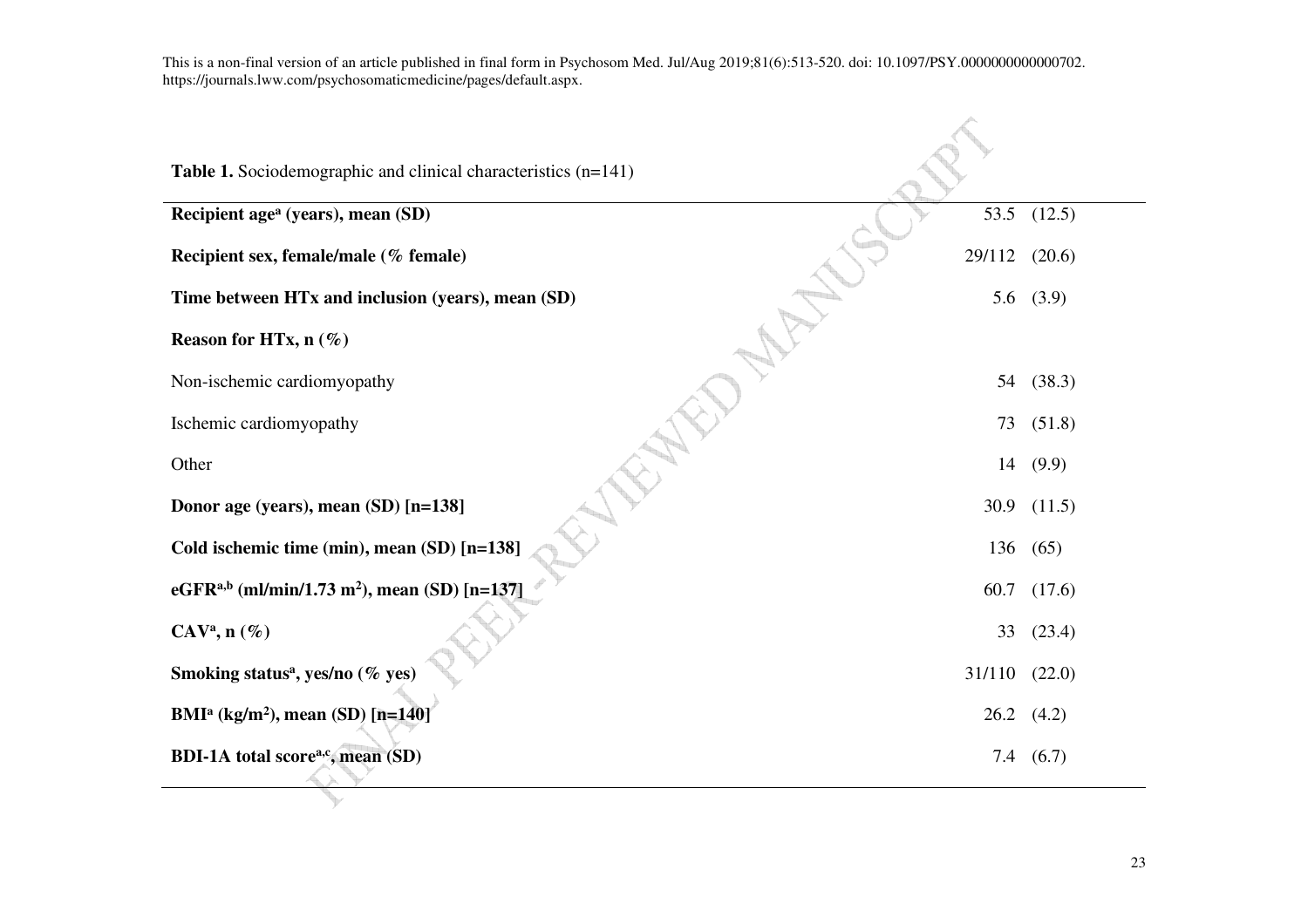$BDI-1A = Beck$  Depression Inventory – version 1A; BMI = body mass index; CAV = cardiac allograft vasculopathy; eGFR =

estimated glomerular filtration rate; HTx = heart transplantation; SD = standard deviation.

AND THE REAL PROPERTY OF THE REAL PROPERTY. <sup>a</sup>At time of inclusion. <sup>b</sup>50.4% had an eGFR <60 ml/min/1.73 m<sup>2</sup>. <sup>c</sup>25.5% had a BDI-1A total score  $\geq$ 10.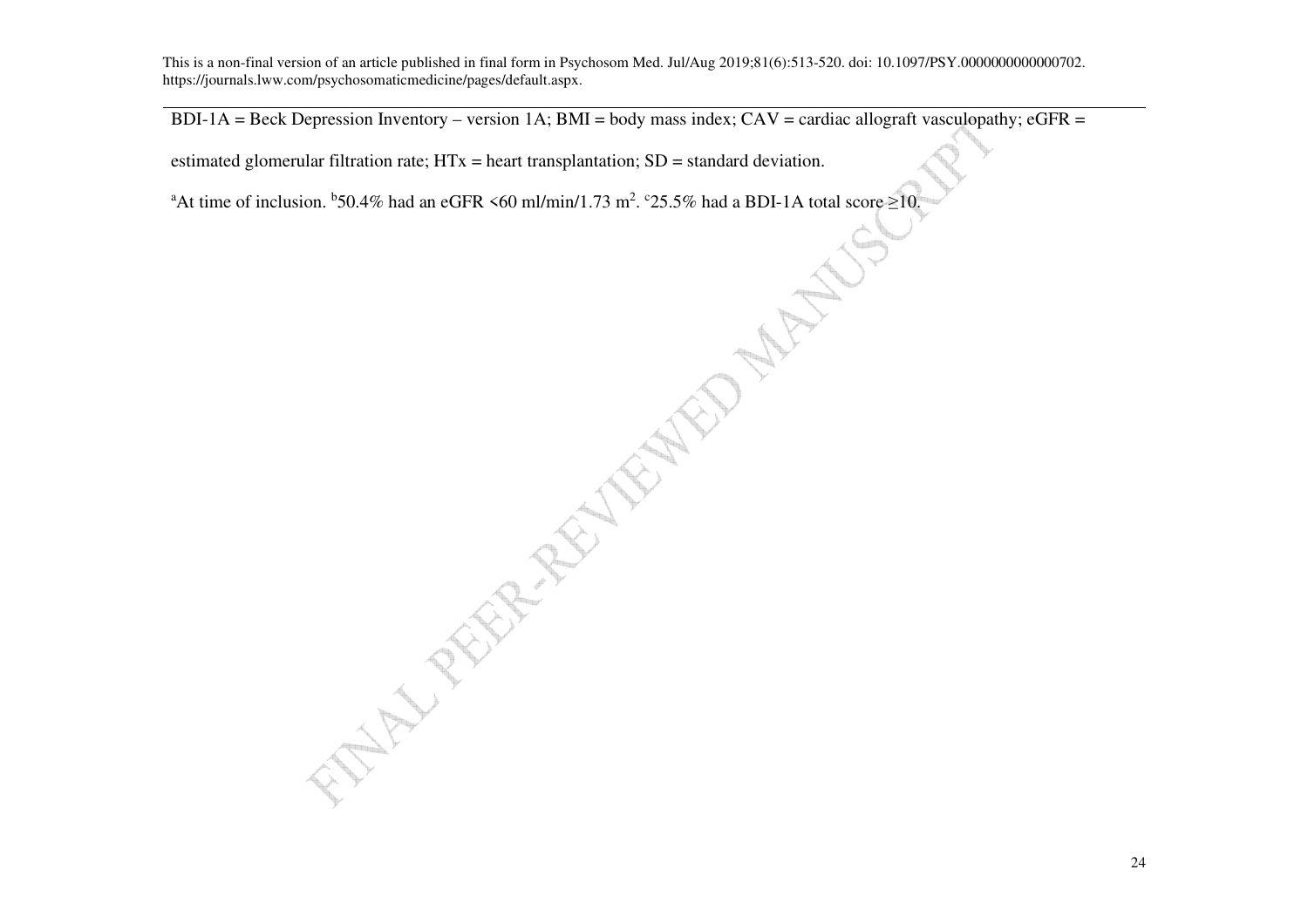| <b>Table 2.</b> Univariate Cox proportional hazard models $(n=141)$ |                                 |           |             |            |              |
|---------------------------------------------------------------------|---------------------------------|-----------|-------------|------------|--------------|
|                                                                     | Reference category (categorical | <b>HR</b> | 95% CI      |            | $\mathbf{p}$ |
|                                                                     | variables)                      |           |             |            |              |
| Depression <sup>a,b</sup>                                           | No depression                   | 2.088     | 1.366 3.192 |            | .001         |
| Recipient age <sup>a</sup> (years)                                  |                                 | 1.074     | 1.049       | 1.099      | 5.001        |
| <b>Recipient sex</b>                                                | Female                          | 1.108     |             | .672 1.826 | .70          |
| <b>Reason for HTx</b>                                               | Non-ischemic cardiomyopathy     |           |             |            | 5.001        |
| Ischemic cardiomyopathy                                             |                                 | 2.793     | 1.766 4.417 |            | 5.001        |
| Other                                                               |                                 | 1.930     |             | .954 3.903 | .067         |
| Donor age (years) [n=138]                                           |                                 | 1.001     | .983        | 1.018      | .94          |
| Cold ischemic time (min) [n=138]                                    |                                 | 1.001     | .998        | 1.004      | .55          |
| Renal dysfunction <sup>a,c</sup> [n=137]                            | No renal dysfunction            | 2.529     | 1.673       | 3.824      | 5.001        |
| <b>CAVa</b>                                                         | No CAV                          | 3.357     | 2.154 5.233 |            | 5.001        |
| Smoking status <sup>a,d</sup>                                       | No smoking                      | 1.413     |             | .892 2.237 | .14          |
| BMI <sup>a</sup> (kg/m <sup>2</sup> ) [n=140]                       |                                 | 1.095     | 1.051       | 1.141      | < .001       |
|                                                                     |                                 |           |             |            |              |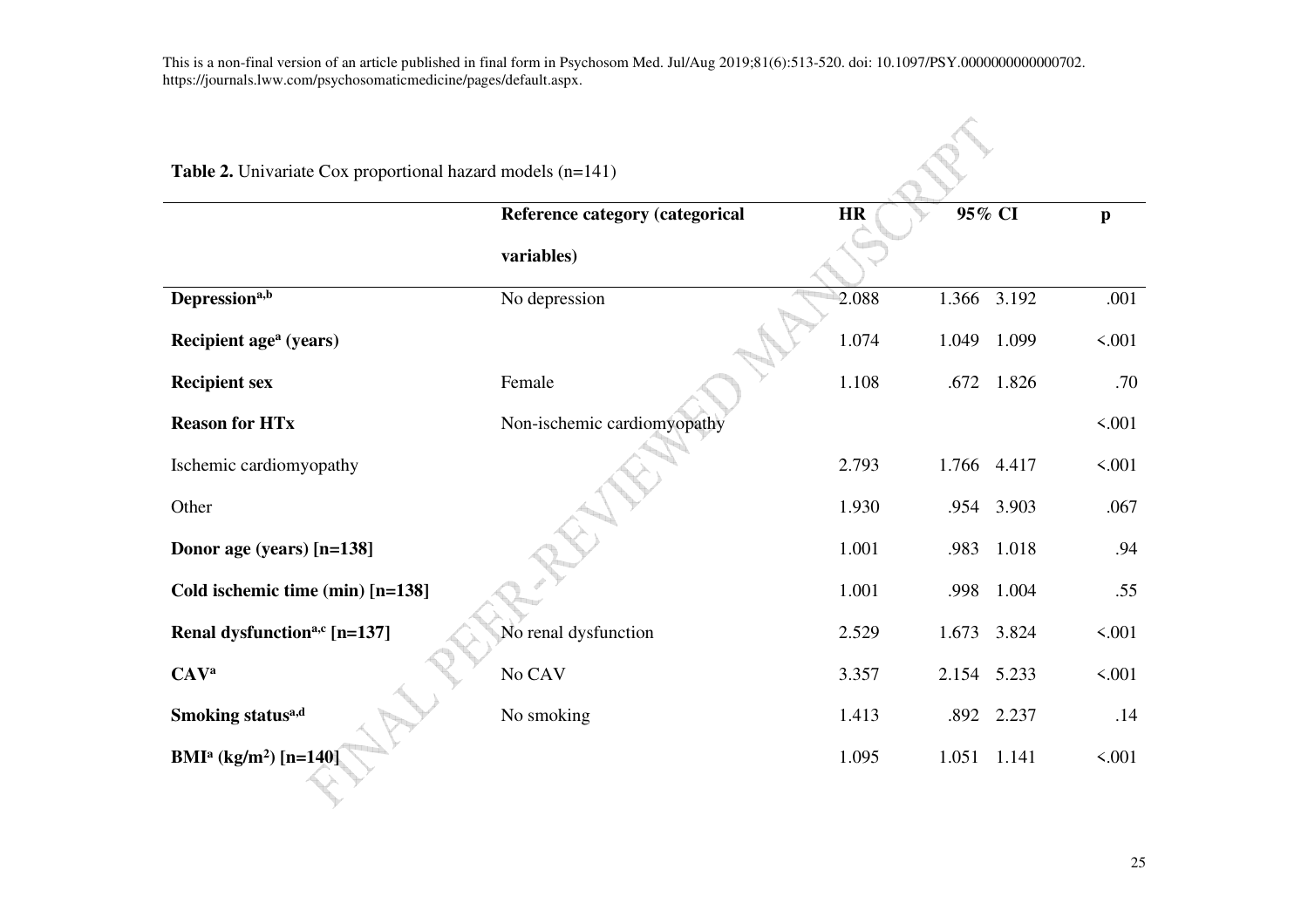## **Time between HTx and inclusion**

1.071 1.023 1.120 .003

**(years)** 

BDI-1A = Beck Depression Inventory – version 1A; BMI = body mass index;  $CAV =$  cardiac allograft vasculopathy; eGFR =

<sup>a</sup>At time of inclusion. <sup>b</sup>Depression defined as BDI-1A total score  $\geq$ 10. <sup>c</sup>Renal dysfunction defined as eGFR <60 ml/min/1.73 m<sup>2</sup>.

<sup>d</sup>Yes or no.

estimated glomerular filtration rate; HR = hazard ratio; HTx = heart transplantation; 95% CI = 95% confidence interval.<br>
"At time of inclusion. "Depression defined as BDI-1A total score  $\geq$ 10. "Renal dysfunction defined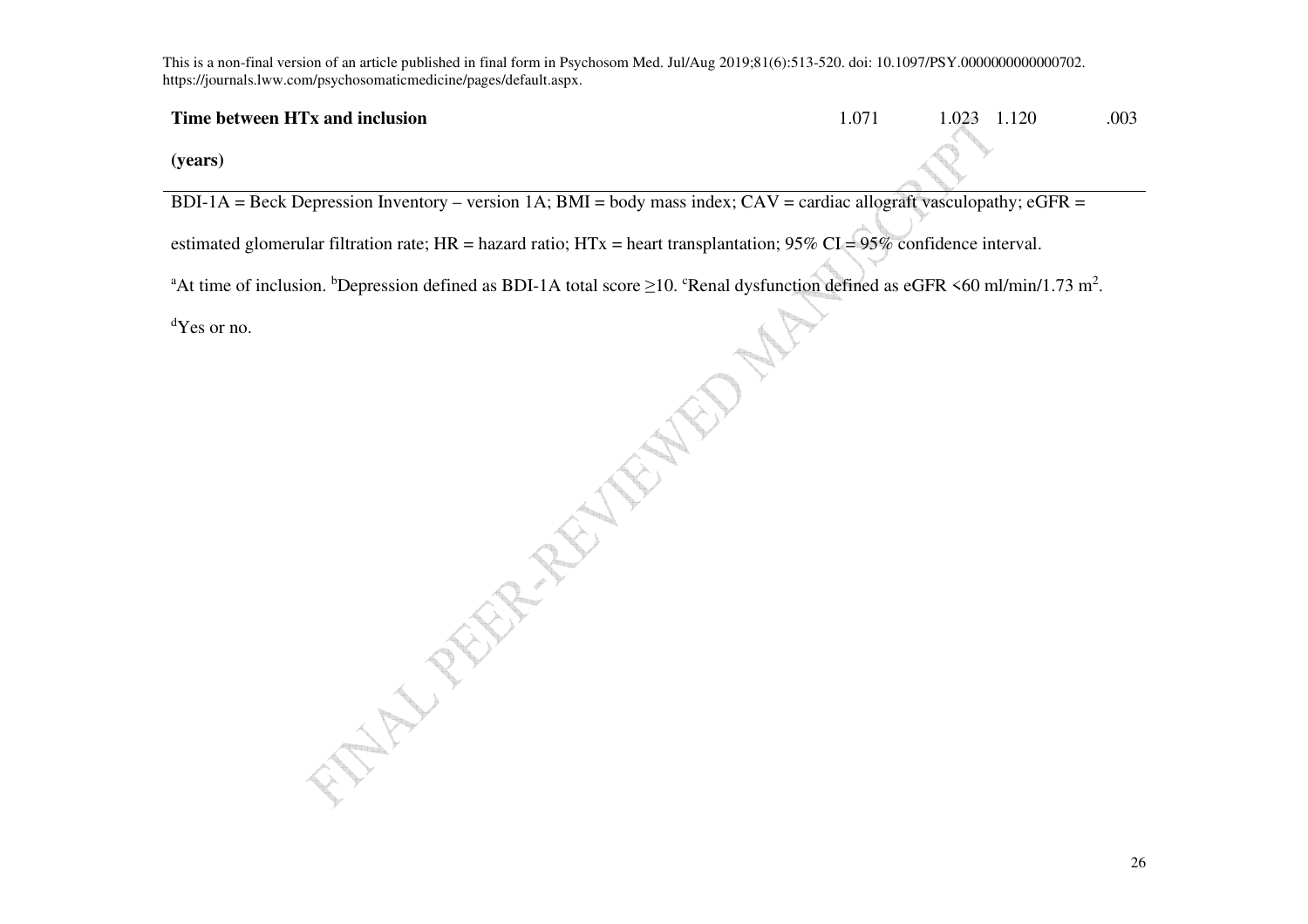| <b>Table 3.</b> Multivariate Cox proportional hazard model – depression $(n=136)$ |                                            |           |       |             |              |
|-----------------------------------------------------------------------------------|--------------------------------------------|-----------|-------|-------------|--------------|
|                                                                                   | Reference category (categorical variables) | <b>HR</b> |       | 95% CI      | $\mathbf{p}$ |
| Depression <sup>a,b</sup>                                                         | No depression                              | 1.982     | 1.220 | 3.217       | .006         |
| Recipient age <sup>a</sup> (years)                                                |                                            | 1.057     | 1.026 | 1.088       | 5.001        |
| <b>Recipient sex</b>                                                              | Female                                     | .914      | .492  | 1.700       | .78          |
| <b>Reason for HTx</b>                                                             | Non-ischemic cardiomyopathy                |           |       |             | .019         |
| Ischemic cardiomyopathy                                                           |                                            | 2.061     |       | 1.198 3.546 | .009         |
| Other                                                                             |                                            | 2.518     | 1.069 | 5.782       | .030         |
| Donor age (years)                                                                 |                                            | 1.020     | .997  | 1.043       | .097         |
| Cold ischemic time (min)                                                          |                                            | 1.000     | .996  | 1.003       | .87          |
| Renal dysfunction <sup>a,c</sup>                                                  | No renal dysfunction                       | 2.036     | 1.279 | 3.241       | .003         |
| <b>CAVa</b>                                                                       | No CAV                                     | 2.832     |       | 1.510 5.310 | .001         |
| Smoking status <sup>a,d</sup>                                                     | No smoking                                 | 1.040     | .556  | 1.946       | .90          |
| BMI <sup>a</sup> (kg/m <sup>2</sup> )                                             |                                            | 1.069     |       | 1.017 1.124 | .008         |
| Time between HTx and inclusion (years)                                            |                                            | 1.064     | .993  | 1.139       | .078         |
|                                                                                   |                                            |           |       |             |              |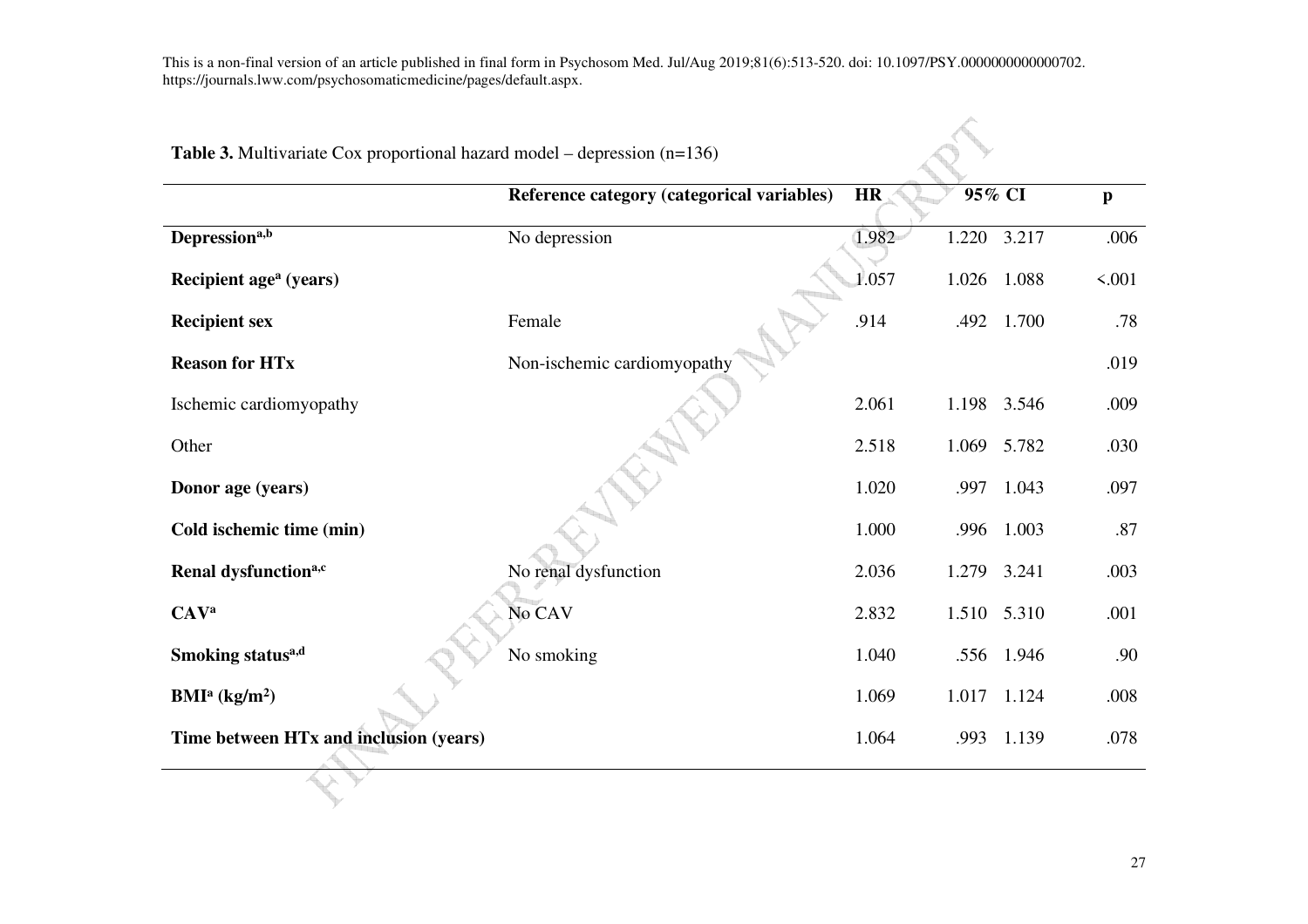$BMI = body$  mass index;  $CAV = cardiac$  allograft vasculopathy;  $eGFR = estimated$  glomerular filtration rate;  $HR = hazard$  ratio;

 $HTx =$  heart transplantation; 95% CI = 95% confidence interval.

**CASTER AND MARINES** <sup>a</sup>At time of inclusion. <sup>b</sup>Depression defined as Beck Depression Inventory – version 1A total score  $\geq$ 10. <sup>e</sup>Renal dysfunction defined as

eGFR  $\leq 60$  ml/min/1.73 m<sup>2</sup>. <sup>d</sup>Yes or no.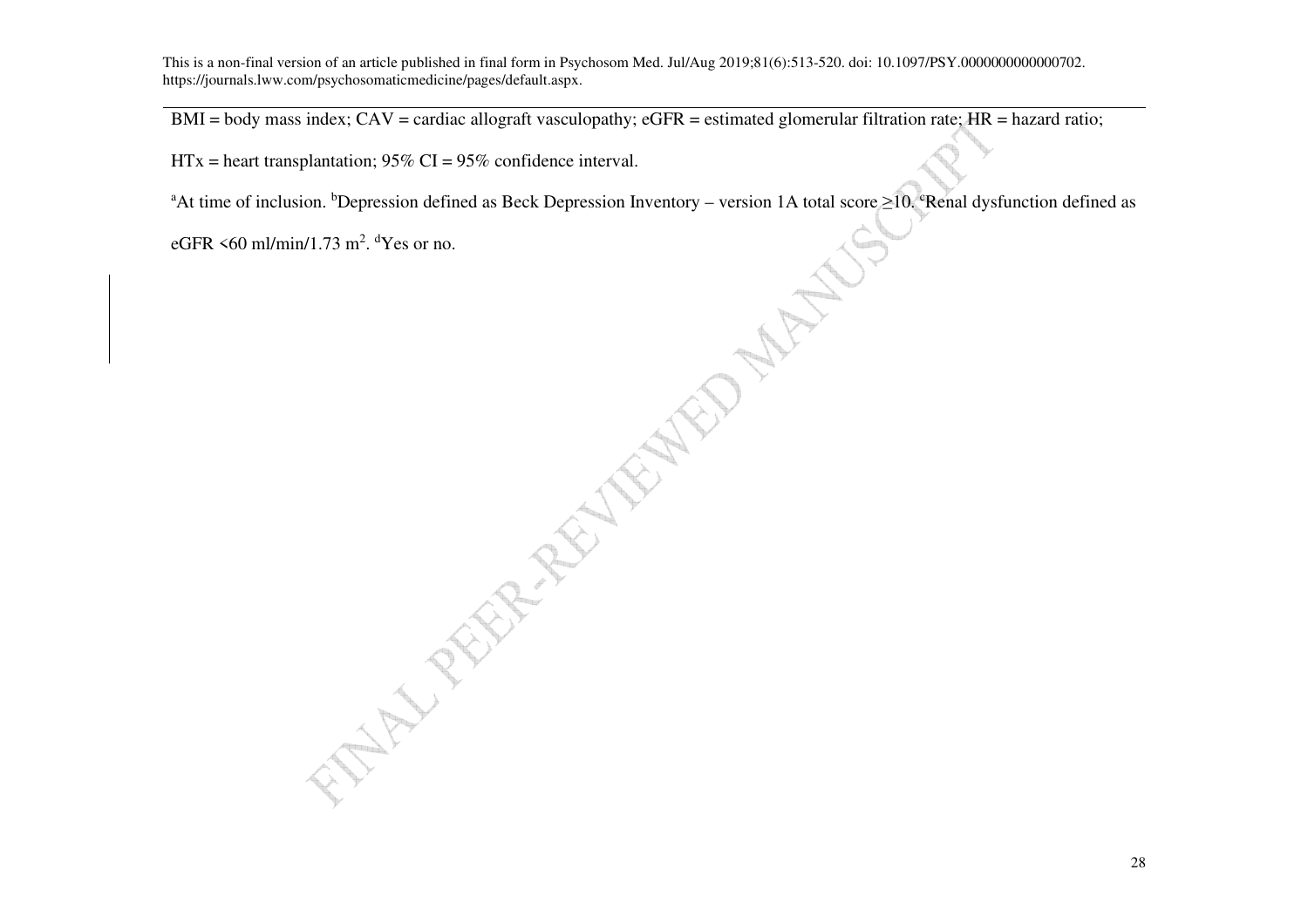|                                                       | Reference category (categorical | <b>HR</b> | 95% CI      |       | $\mathbf{p}$ |
|-------------------------------------------------------|---------------------------------|-----------|-------------|-------|--------------|
|                                                       | variables)                      |           |             |       |              |
| <b>BDI-1A</b> cognitive-affective subscale (resulting |                                 | 1.007     | .953        | 1.063 | .081         |
| from PCA) <sup>a</sup>                                |                                 |           |             |       |              |
| <b>BDI-1A</b> somatic subscale (resulting from        |                                 | 1.094     | .983        | 1.218 | .10          |
| PCA) <sup>a</sup>                                     |                                 |           |             |       |              |
| Recipient age <sup>a</sup> (years)                    |                                 | 1.055     | 1.024       | 1.086 | 5.001        |
| <b>Recipient sex</b>                                  | Female                          | .911      | .488        | 1.702 | .77          |
| <b>Reason for HTx</b>                                 | Non-ischemic cardiomyopathy     |           |             |       | .029         |
| Ischemic cardiomyopathy                               |                                 | 1.937     | 1.116 3.362 |       | .019         |
| Other                                                 |                                 | 2.527     | 1.101 5.799 |       | .029         |
| Donor age (years)                                     |                                 | 1.022     | .999        | 1.045 | .066         |
| Cold ischemic time (min)                              |                                 | 1.000     | .997        | 1.004 | .81          |
| Renal dysfunction <sup>a,b</sup>                      | No renal dysfunction            | 1.926     | 1.198       | 3.095 | .007         |

**Table 4.** Multivariate Cox proportional hazard model – cognitive-affective and somatic symptom dimension of depression (n=136)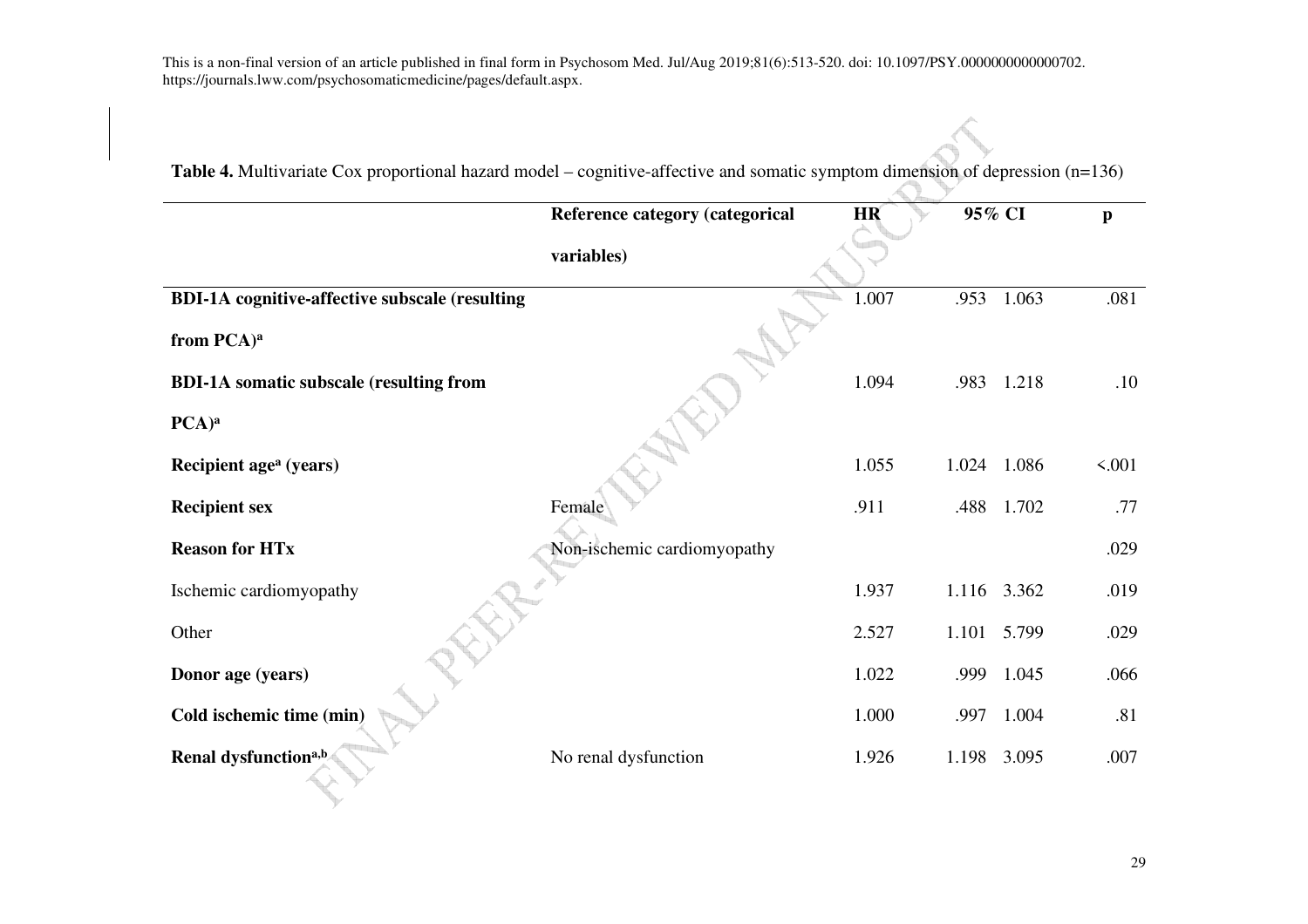| CAV <sup>a</sup>                       | No CAV     | 2.453 | 1.311 4.592 |              | .005 |
|----------------------------------------|------------|-------|-------------|--------------|------|
| Smoking status <sup>a,c</sup>          | No smoking | 1.138 |             | $.612$ 2.118 | .683 |
| BMI <sup>a</sup> (kg/m <sup>2</sup> )  |            | 1.078 | 1.027       | 1.133        | .003 |
| Time between HTx and inclusion (years) |            | 1.067 | .996        | 1.142        | .064 |

BDI-1A = Beck Depression Inventory – version 1A; BMI = body mass index;  $CAV =$  cardiac allograft vasculopathy; eGFR =

estimated glomerular filtration rate; HR = hazard ratio; HTx = heart transplantation;  $PCA$  = principal component analysis; 95% CI =

95% confidence interval.

<sup>a</sup>At time of inclusion. <sup>b</sup>Renal dysfunction defined as eGFR  $\leq 60$  ml/min/1.73 m<sup>2</sup>. <sup>c</sup>Yes or no.

A MARY REAL PROPERTY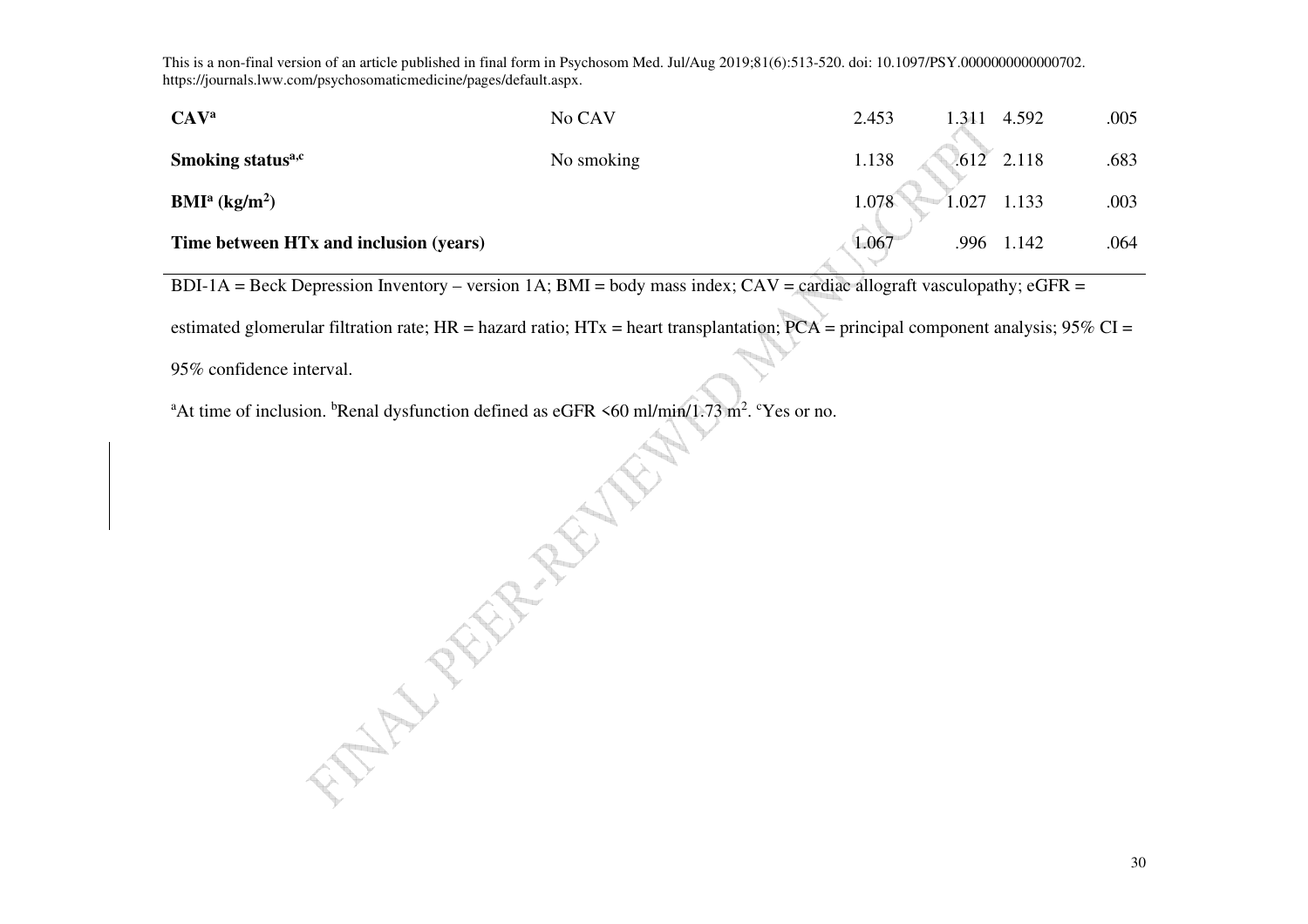**Figure 1.**

**Figure 1**. Survival curves – Kaplan-Meier method

Depression, defined as BDI-1A total score  $\geq$ 10.

BDI-1A = Beck Depression Inventory – version 1A.